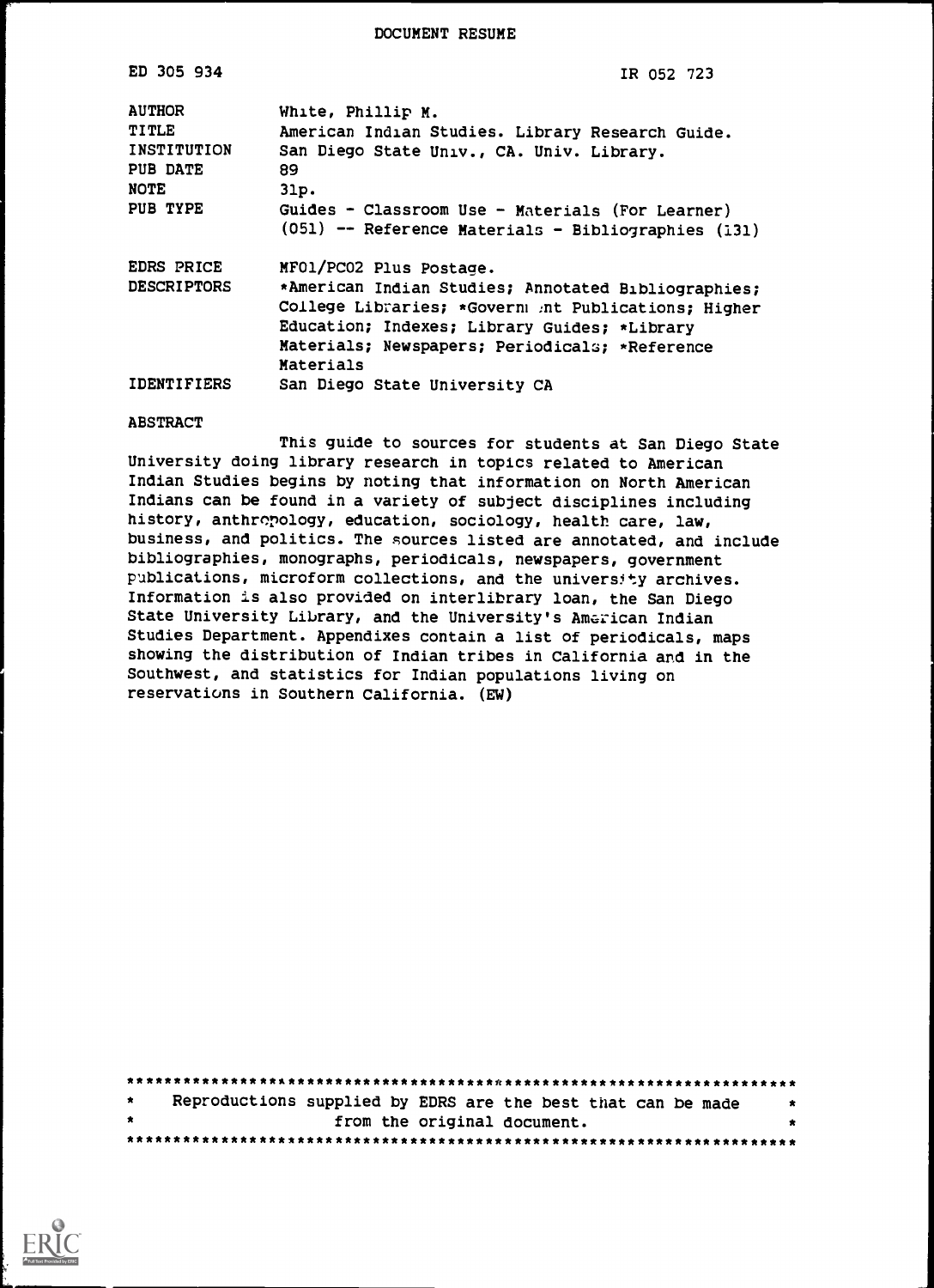$\mathsf{M}$ 

05272

# American Indian EDUCATIONAL RESOURCES INFORMATION CENTER (ERIC) Studies

U S DEPAETRENT OF EDUCATION Office of Educational Research and Improvement

4,This document has been reproduced as reoenami from the person or organization originating it

C Minor changes have been made to improve reproduction quality

Points of view or opinions stated in this docu merit do not necessarily represent official OERI position or policy



# Library Research Guide

Phillip M. White San Diego State University Library

19P9

"PERMISSION TO REPRODUCE THIS

Phillip M. White

 $\mathbb{C}$ BEST COPY AVAILABLE

TO THE EDUCATIONAL RESOURCES INFORMATION CENTER (ERIC)."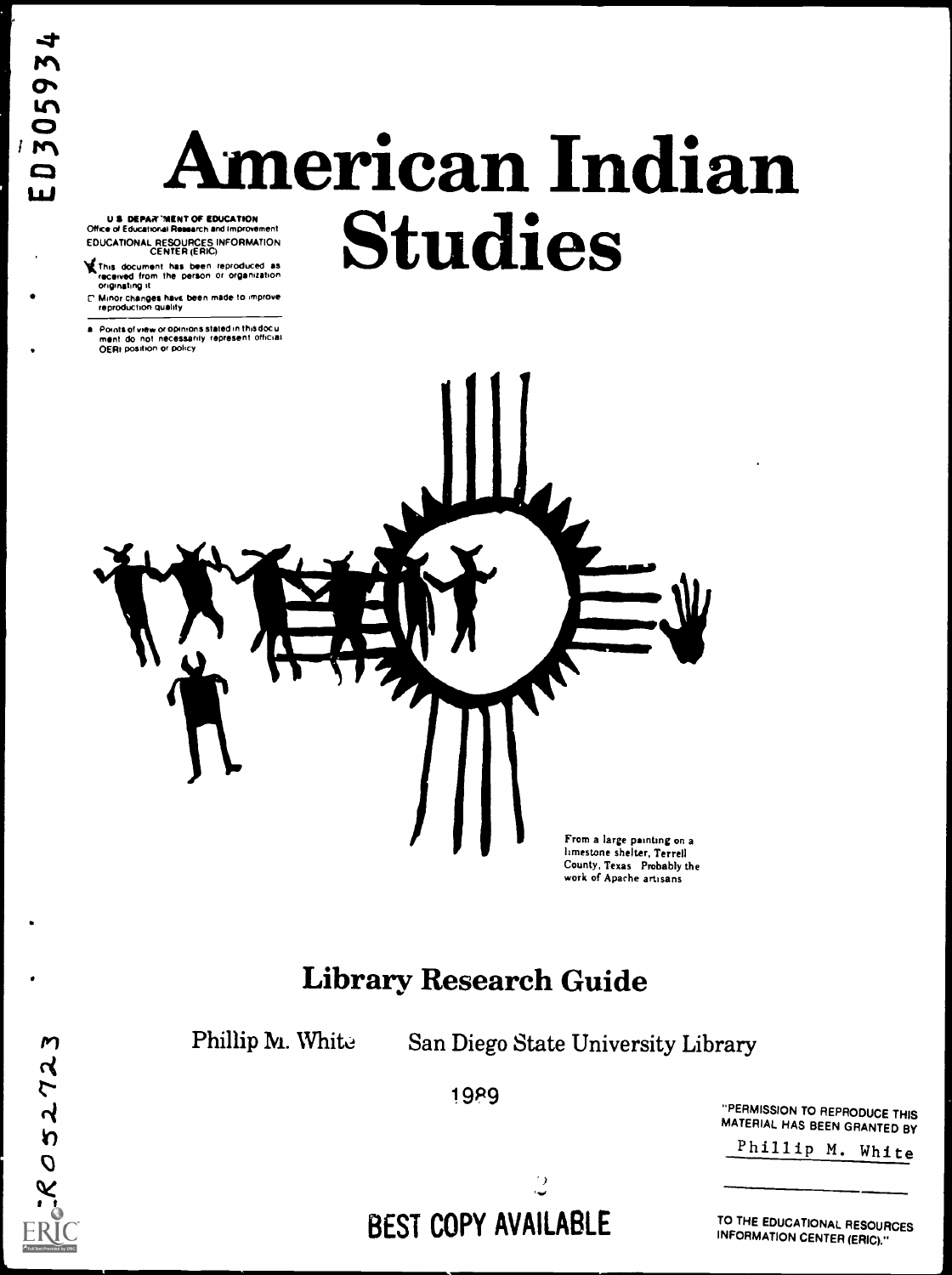# American Indian Studies Library Research Guide

This guide is intended to assist students at SDSU in doing library research in topics related to American Indian studies. Information on Indians of North America can be found in a variety of subject disciplines including history, anthropology, education, sociology, psychology, health care, law, business, and politics. Therefore, many different sources are listed. Annotations are provided to explain the sources further.

For more information or assistance, please consult a reference librarian.

> Phillip White January 1989



 $\mathfrak{z}$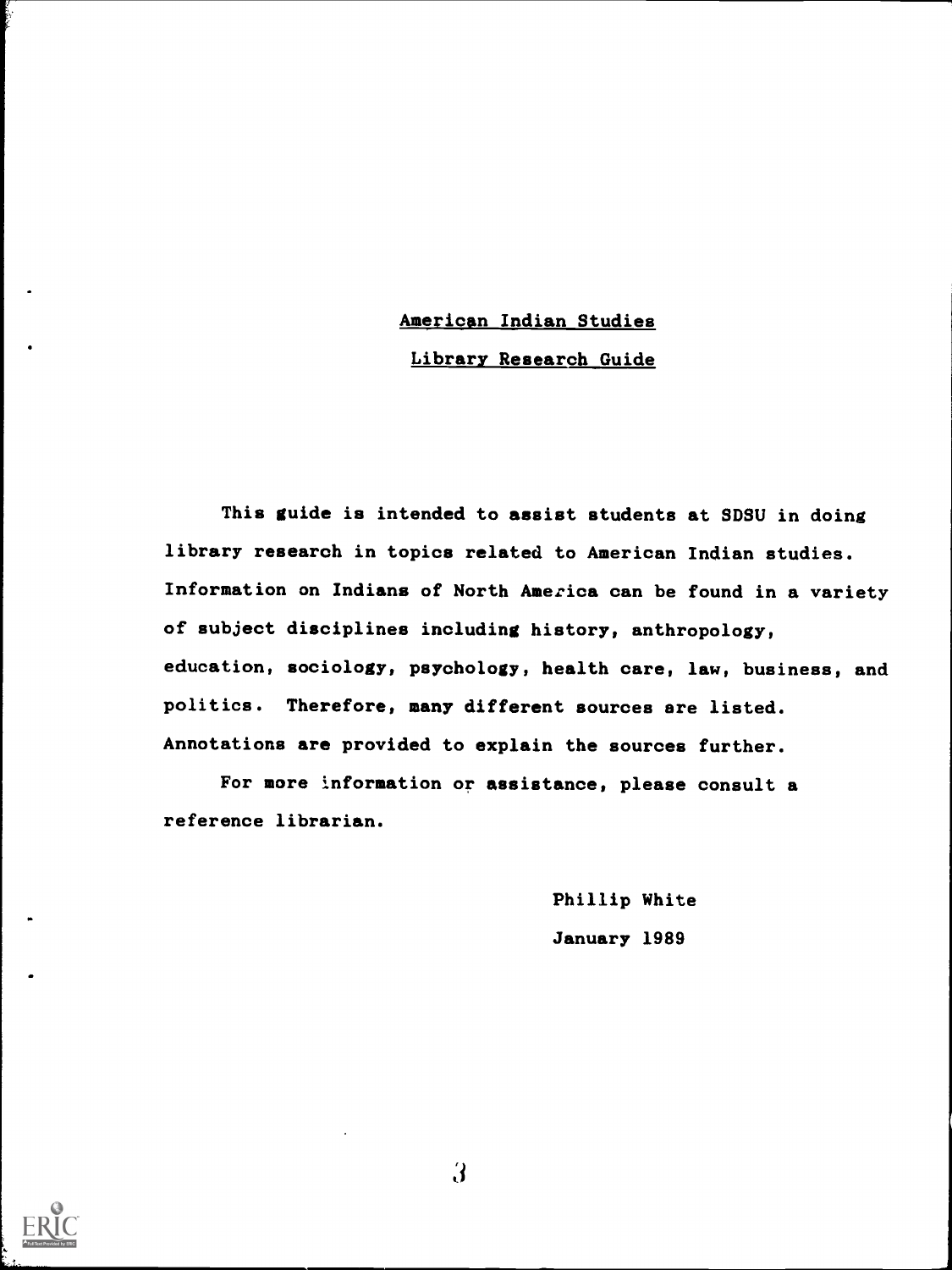### TABLE OF CONTENTS

 $\hat{\mathbf{r}}$ 

P

| American Indian Studies Department3 |
|-------------------------------------|
| San Diego State University Library5 |
| Sources of Background Information6  |
|                                     |
|                                     |
|                                     |
|                                     |
| Government Publications14           |
| Special Microform Collections19     |
|                                     |
|                                     |

| <b>Appendix I</b>   | Periodicals21                          |
|---------------------|----------------------------------------|
| <b>Appendix II</b>  | Linguistic Groups and Families23       |
| <b>Appendix III</b> | Major Indian Tribes of the Southwest24 |
| <b>Appendix IV</b>  | American Indian Reservations of        |
|                     | San Diego County25                     |
| Appendix V          | Southern California Reservations26     |

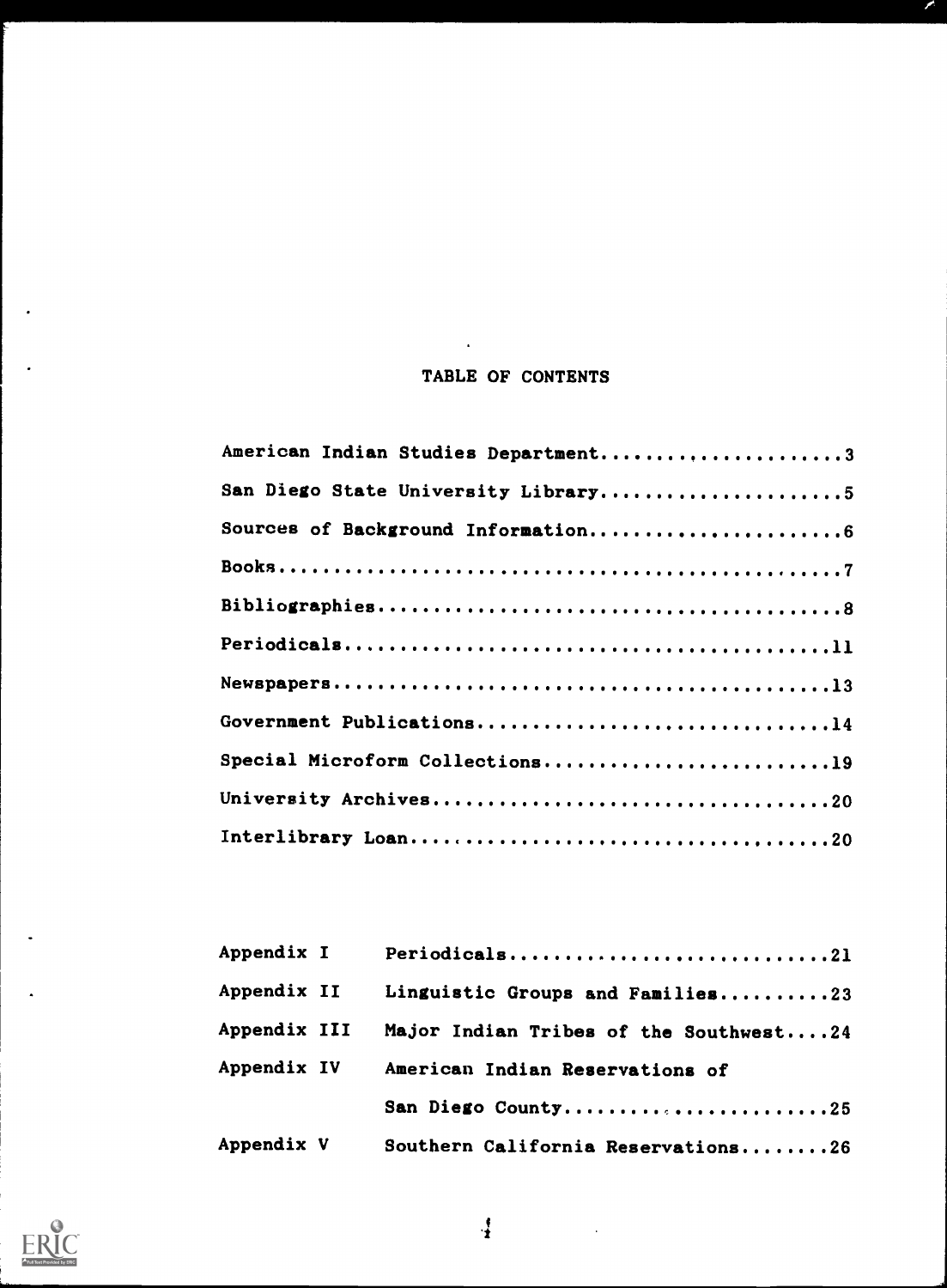#### American Indian Studies Department AH-3104 San Diego State University San Diego CA 92182-0511 (619) 594-6991

#### Chair: Dr. Clifford E. Trafzer

American Indian Studies is an academic department within the College of Arts and Letters. The Department serves all students, providing a wide spectrum of courses dealing with the history, government, culture, and literature of American Indians. We offer a minor in American Indian Studies and several of our courses meet University General Education curriculum requirements. Students are encouraged to jrin the North American Indian Student Alliance, an association recognized by the Associated Students of SDSU. The students, staff, and faculty of the Department of American Indian Studies work closely to further knowledge of and the educational opportunities for American Indians.

#### Student Activities

Since 1970 the North American Indian Student Alliance (NAISA) has sponsored activities which bring together people who are interested in the rich cultural heritage of America's native peoples. Working with the American Indian Studies staff and faculty and with the regional American Indian community, the students plan and sponsor activities which enhance educational programs of SDSU, including American Indian Culture Week, sponsored each spring. Public lectures, exhibits, and photo displays are offered.

#### SDSU's American Indian Pow Wow

American Indian Culture Week concludes with the annual pow wow, in the Spring semester, which features inter-tribal music and dances. Indians from many parts of North America participate in the events, many displaying their arts and crafts.



ŗ.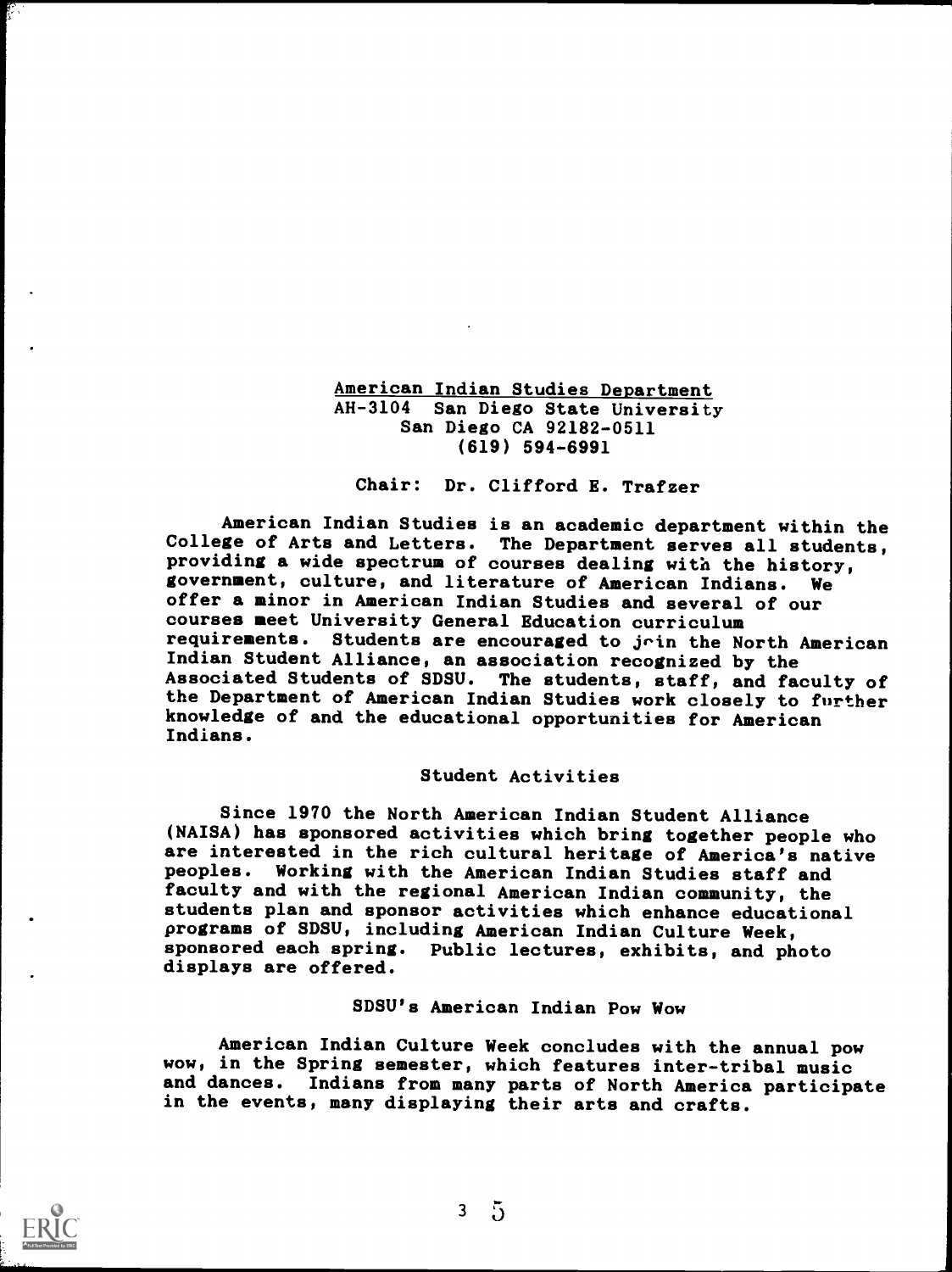#### Courses and Minor

The Department of American Indian Studies offers courses on<br>a variety of subjects. A minor in American Indian Studies<br>consists of a minimum of 15 units, 9 of which must include upper<br>division courses. A minor in American I

Classes in American Indian Studies include: (General<br>Education) American Indian Heritage, American Indians in<br>Contemporary Society, American Indian Literature, American<br>Indian Music, American Indian Poetry and Fiction, Ame American Indian Studies. A Complete listing may be found in the SDSU General Catalog.

### Publications in American Indian Studies

The American Indian Studies Department is dedicated to<br>providing students and the public with high quality information<br>regarding the cultural heritage of American Indians. To this<br>end, the Department publishes limited, ref

American Indian Studies Department

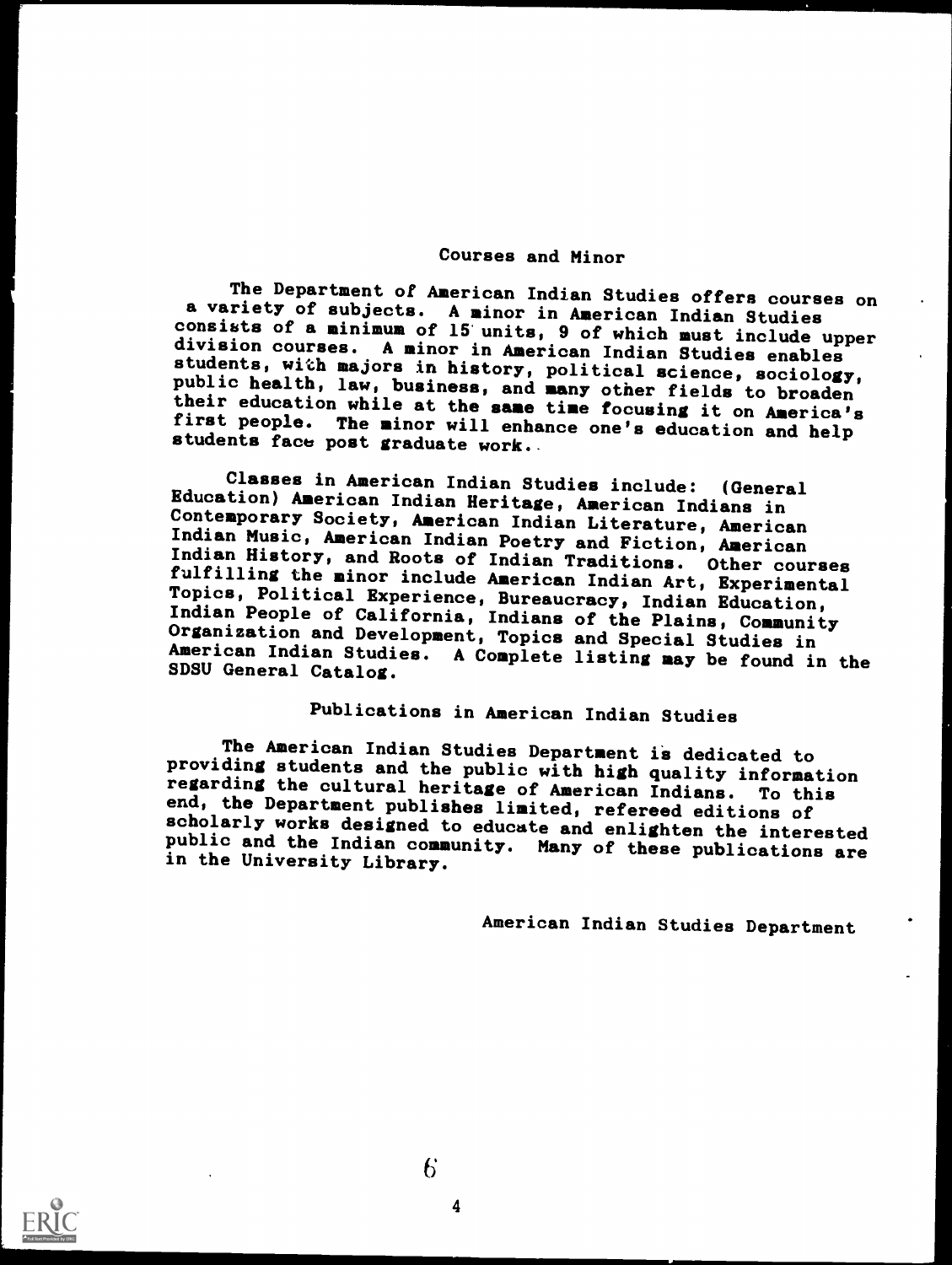#### The SDSU Library

The University Library contains over 928,000 volumes, as well as hundreds of thousands of government publications, microforms, maps, and other' materials. The Library receives almost 10,000 periodical and serial titles, and is a depository for U.S., California, and United Nations publications.

Librarians provide reference assistance from 3 points: The General Reference Desk (2nd floor), which covers the subject fields of business, the social sciences, humanities and education; The Science Reference Desk (5th floor), which covers all the science, medical, and technology fields; and the Government Publications reference desk (3:d floor), which assists users of materials in that collection.

The Periodicals are located on the 1st floor (ground floor) for the subject fields of the social sciences, humanities, business, or education. The periodicals for the science, medical, and technology fields are located on the 5th floor.

#### Location Abbreviations

| Ref             | = General Reference Room, 2nd floor                                  |
|-----------------|----------------------------------------------------------------------|
| <b>M&amp;NC</b> | = Microforms and Newspaper Center, 1st floor                         |
| Gov Pubs        | = Government Publications Division, 3rd floor                        |
| Table           | = Index Tables on west and south sides of<br>General Reference area. |

LIBRARY HOURS (Fall and Spring Semesters)

| Monday-Thursday | $7:30a.m.-11:00p.m.$      |
|-----------------|---------------------------|
| Friday          | $7:30a.m.-5:00p.m.$       |
| Saturday        | $10:00$ a.m.- 5:00p.m.    |
| Sunday          | $12:00$ noon- $10:00p.m.$ |

-i

Reference librarians are available to assist you in finding information and doing research.

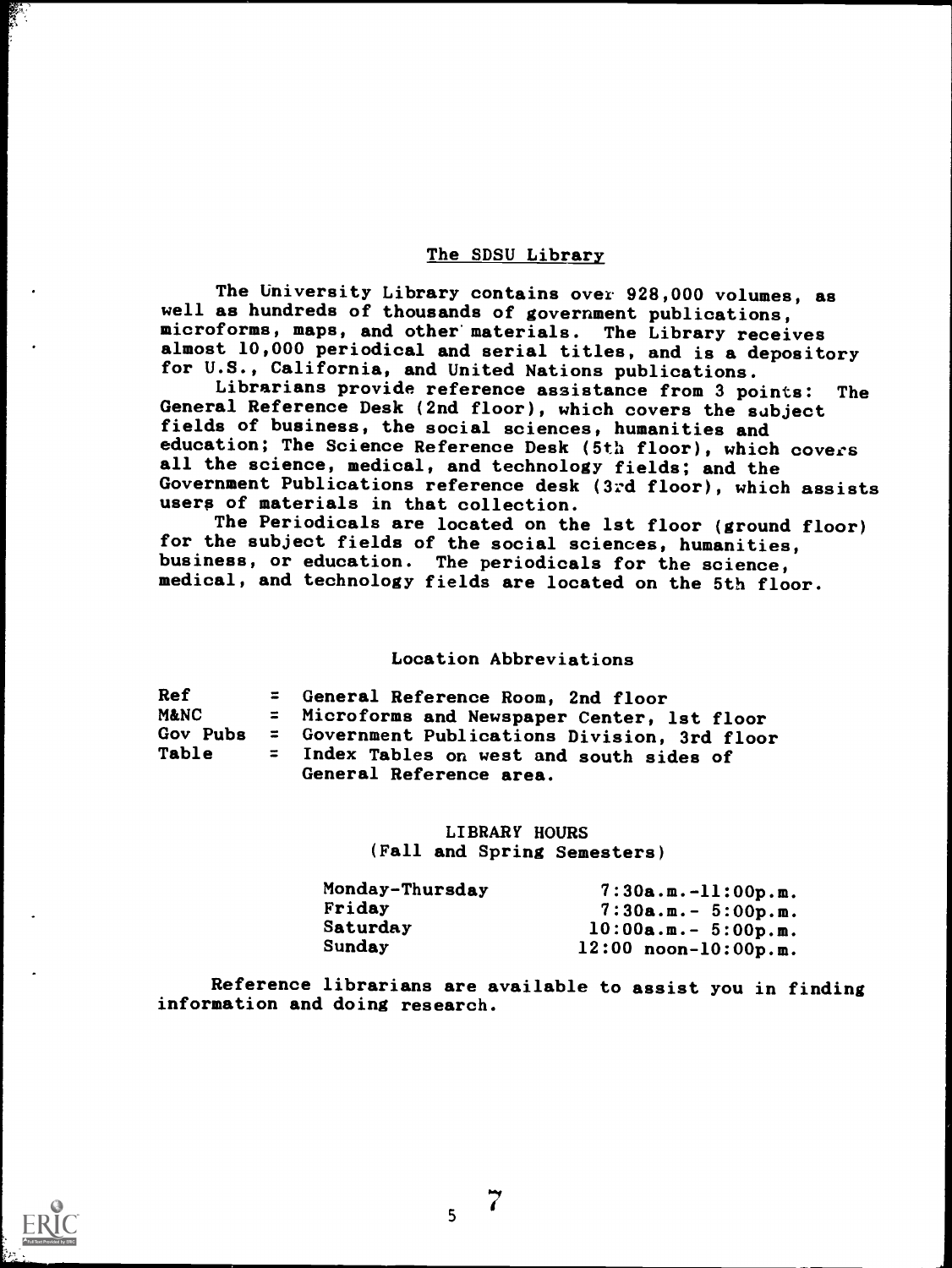# SOURCES OF BACKGROUND INFORMATION

The handbooks, encyclopedias, and biographical dictionaries 'isted below are reference books which may be useful when<br>beginning ways seemed to call which may be useful when beginning your research, or for finding specific, factual information. They are also useful for choosing a topic and reading some background on your topic.

| E<br>77<br>C97<br>1970<br>$v.1 - 24$<br>Ref | Curtis, Edward S. The North American Indian.<br>New York: Johnson Reprint Corp., 1970.<br>Written from 1907-1930, this set covers many<br>tribes and their histories and cultures. Rich in<br>photographs. Indexes in each volume: no cumula-<br>tive index. However, we have photocopied Tables<br>of Contents of each volume and bound them<br>together in a separate volume at the beginning<br>of the set. |
|---------------------------------------------|----------------------------------------------------------------------------------------------------------------------------------------------------------------------------------------------------------------------------------------------------------------------------------------------------------------------------------------------------------------------------------------------------------------|
| Р                                           | .                                                                                                                                                                                                                                                                                                                                                                                                              |

| E               | Dictionary of Indian Tribes of the Americas    |
|-----------------|------------------------------------------------|
| 54.5            | Newport Beach, CA: American Indian Publishing, |
| D <sub>52</sub> | 1980.                                          |
| $v.1 - 3$       | Brief histories and characteristics of tribes  |
| Ref.            | of North, Central and South America.           |

| $\bf{E}$        | Dictionary of Daily Life of Indians of the Americas                                                                                                     |
|-----------------|---------------------------------------------------------------------------------------------------------------------------------------------------------|
| 54.5            | Newport Beach, CA: American Indian Publishers,                                                                                                          |
| D <sub>53</sub> | 1980.                                                                                                                                                   |
| Ref             | Covers a variety of topics (such as the<br>aged, childbirth customs, music, weapons, etc.)<br>about the Indians of North, Central and South<br>America. |

| E        | Encyclopedia of Indians of the Americas.          |
|----------|---------------------------------------------------|
| 54.5     | St. Clair Shores, MI: 1975.                       |
| E52      | Still in production, covers information about     |
| $v. 1-7$ | Indian peoples of all the Americas. Many pictures |
| Ref      | and illustrations.                                |
|          |                                                   |

| $\bf{E}$ | Leitch, Barbara A. A Concise Dictionary of Indian |
|----------|---------------------------------------------------|
| 76.2     | Tribes of North America. Algonac, MI:             |
| L44      | Reference Publications, Inc., 1979.               |
| Ref      | Good summaries of the history and culture of      |
|          | Indian Tribes of the U.S. and Canada.             |

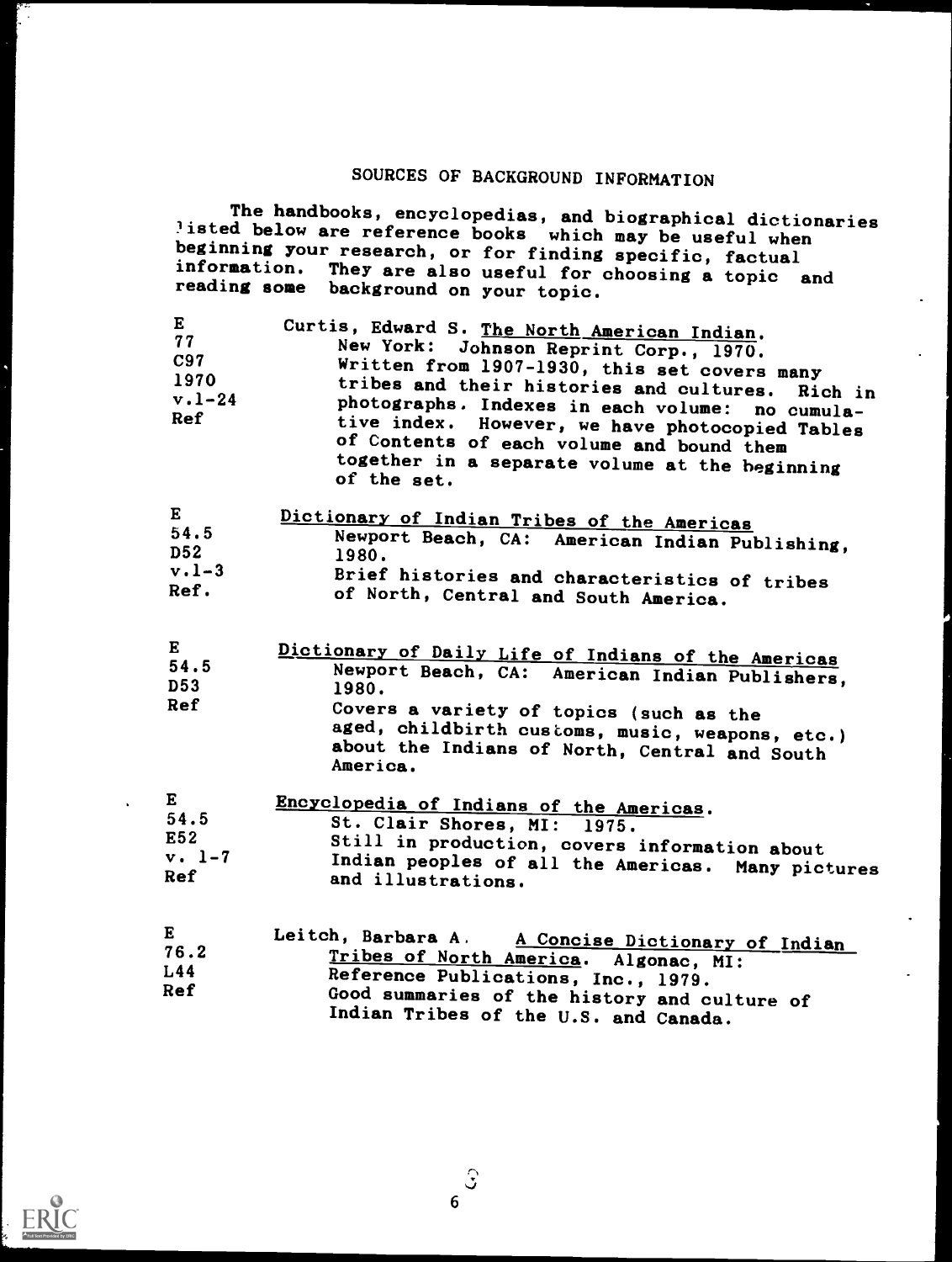| E.<br>Klein, Barry T. Reference Encyclopedia of the American     |  |
|------------------------------------------------------------------|--|
| 76.2<br>Indian. 4th ed. New York: Toud Publications,             |  |
| R4<br>1986.                                                      |  |
| 1986<br>Volume 1 is an excellent directory of addresses          |  |
| $v.$ 1 & 2<br>and other information on Indian reservations,      |  |
| <b>Ref</b><br>tribal councils, schools, parks, periodicals, etc. |  |
| Volume 2 gives biographical information on                       |  |
| prominent living American Indians.                               |  |

#### BOOKS

The Card Catalog in the General Reference Room (2nd or main floor) lists books by Author/Title in one section, and by Subject in another section. When looking for a subject, use the Library of Congress Subject Headings (3 large, red-covered volumes near the Subject catalog). These volumes let you know what the correct subject headings are for your topic in the Subject Card Catalog. Some examples of subject headings are the following:

> Cahuilla Indians Cherokee Indians Cupeno Indians Dakota Indians Dieguenos Indians Luiseno Indians Indians of North America--California Indians of North America--Culture Indians of North America -- Government Relations Indians of North America--History



Ņ.

 $\overline{7}$ 

 $\mathcal{S}$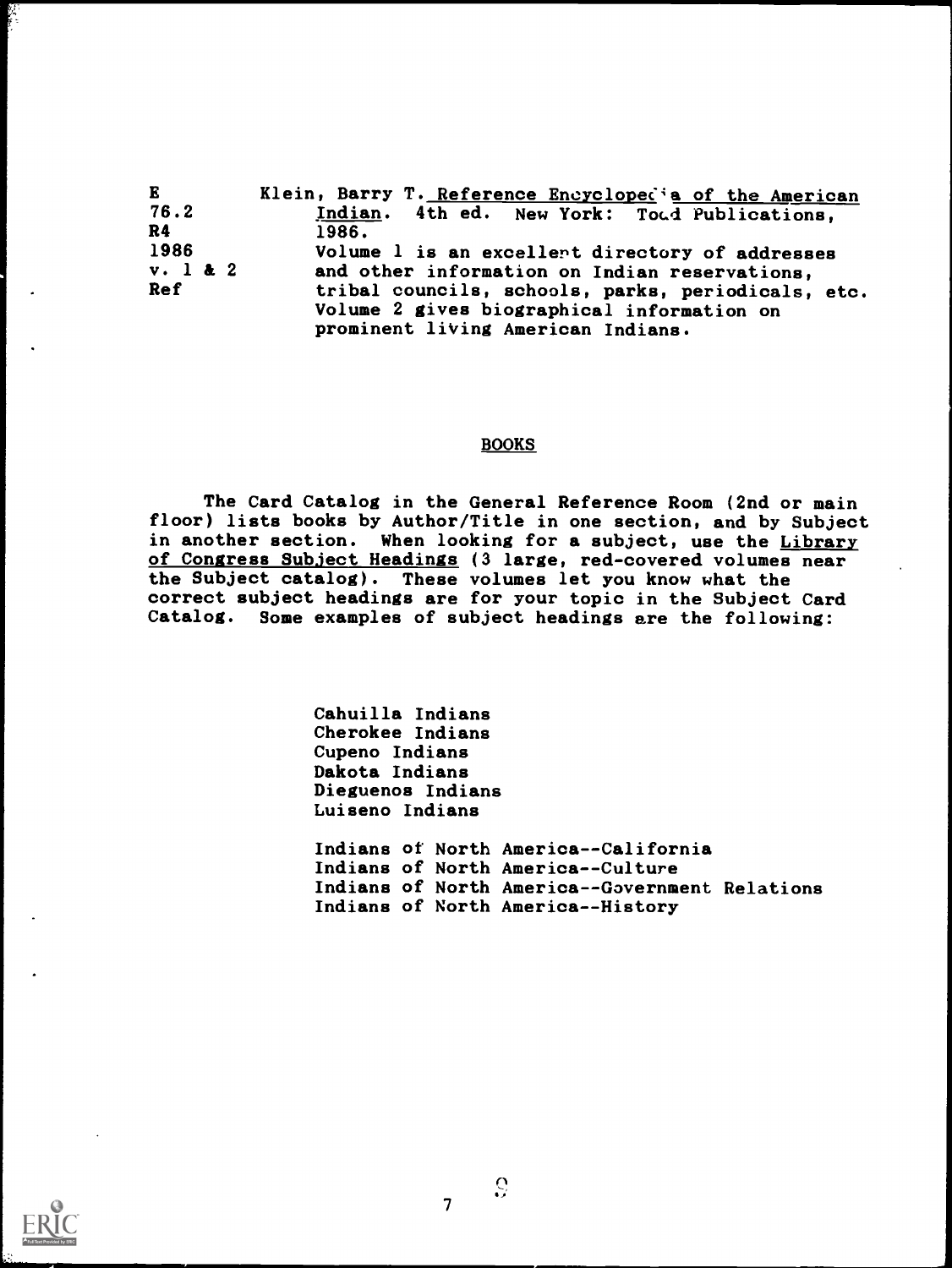Once you find your subject in the card catalog, write down the call numbers for the books you want. For example:

> E 78 C15 C29 California Indians. N.Y.: Garland Publishing, Inc., 1974.

The call number is  $E$  78 C15 C29.

The books are located on floors, 3, 4, and 5, according to the FIRST letter of the call number, as in this chart:

> Book Locations by First Letter of Call Number<br>A-H 3rd floor A-H 3rd floor<br>J-P 4th floor J-P 4th floor 5th floor

Therefore, books beginning with 'E' are on the 3rd floor. We have open stacks, so you go get the books. and take them to the Circulation Desk on the Main floor if you want to check them out. Use your valida d student I.D. card to check books out for 4 weeks. (There is no limit on the number of books you can check out but fines are 25 cents per day, per book, if overdue.)

Note: Government Publications must be checked out from the Government Publications desk on the 3rd floor. Periodicals cannot be checked out.

#### BIBLIOGRAPHIES

Bibliographies list materials published on a particular topic or in a particular field. They are useful to researchers since the compiler has pulled together many references on the topic. Some bibliographies are ennotated with descriptions or evaluations of each item. Periodical indexes and abstracts are useful for updating bibliographies. Check the Subject Card<br>Catalog for your topic with the subheading "bibliography" e.g. (Cherokee Indians--Bibliography). The bibliographies listed below are important ones located in the General Reference stacks.

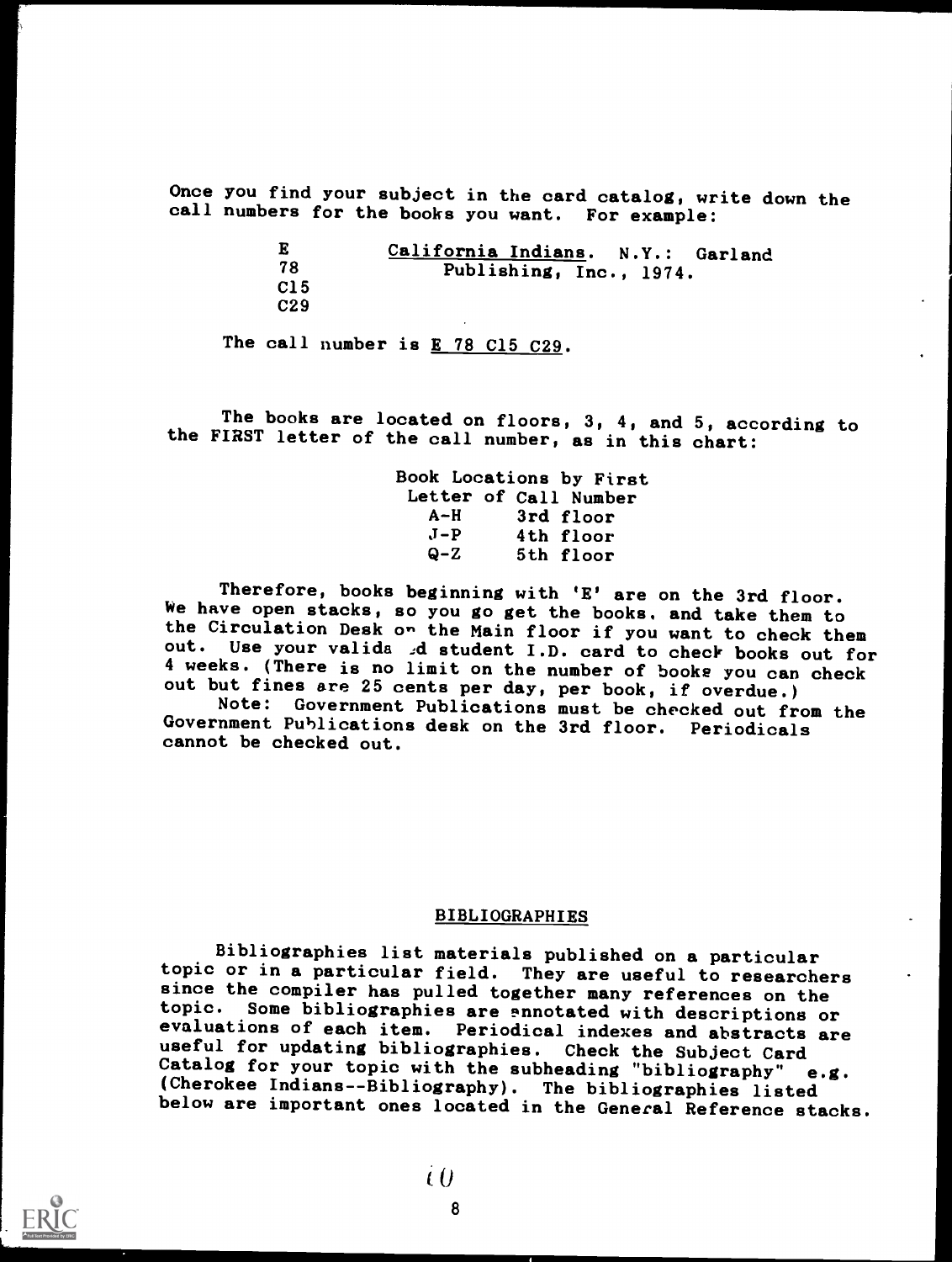| $\mathbf{z}$<br>1209.2<br><b>N67</b><br>M87<br>$v.1-5$<br><b>Ref</b> | Murdock, George P., and O''sary, Timothy J.<br>Ethnographic Bibliography of North America.<br>4th ed. New Haven, CT: Human Relations Area<br>Files Press, 1975.<br>This is a very important bibliography on American<br>Indians, covering books, periodical articles, and<br>other materials published up through 1972.<br>Indexes in back of each volume refer to sections<br>and sub-sections of the volumes, which are divided                                        |
|----------------------------------------------------------------------|--------------------------------------------------------------------------------------------------------------------------------------------------------------------------------------------------------------------------------------------------------------------------------------------------------------------------------------------------------------------------------------------------------------------------------------------------------------------------|
| $\mathbf{z}$<br>5119<br>H36<br>Ref                                   | into geographic areas of the U.S. and Canada.<br>Harvard University. Peabody Museum of Archaeology<br>and Ethnology. Library Catalogue: Subjects.<br>Boston: G. K. Hall, 19t3-.<br>A major library's collection of books, journal<br>articles, conference proceedings and other<br>materials in anthropology and related fields is<br>indexed here, which includes much on American<br>Indians. Located in library catalog section in<br>back of General Reference room. |
| $\mathbf{z}$<br>1209.2<br>U5<br><b>PC7</b><br><b>Ref</b>             | Prucha, Francis Paul. A Bibliographical Guide to the<br>History of Indian-White Relations in the United<br>States. Chicago: University of Chicago Press,<br>1977.<br>References to many books, periodical articles,<br>government publications, newspaper articles and<br>other materials on Indian-White relations are<br>classified according to subject.                                                                                                              |
| $\mathbf{z}$<br>1209.2<br><b>N67</b><br><b>I52</b><br>Ref            | Smith, Dwight L. Indians of the United States and<br>Canada - A Bibliography. Santa Barbara, CA:<br>ABC-Clio, Inc., 1974.<br>Citations and abstracts of periodical articles<br>published between 1954-1972 are arranged<br>chronologically by culture area, and by tribe.<br>Detailed index in back.                                                                                                                                                                     |
| $\mathbf{Z}$<br>1209.2<br><b>N67</b><br>H6<br><b>Ref</b>             | Hodge, William. A Bibliography of Contemporary North<br>American Indians. New York: Interland Publishing<br>Inc., 1976.<br>The author attempts to supplement existing<br>bibliographies with useful materials written on<br>Indians after 1875. Arranged into topical<br>categories (e.g., City Living; Formal Education)<br>with study guide material to direct the student<br>in reading and learning.                                                                 |

ERIC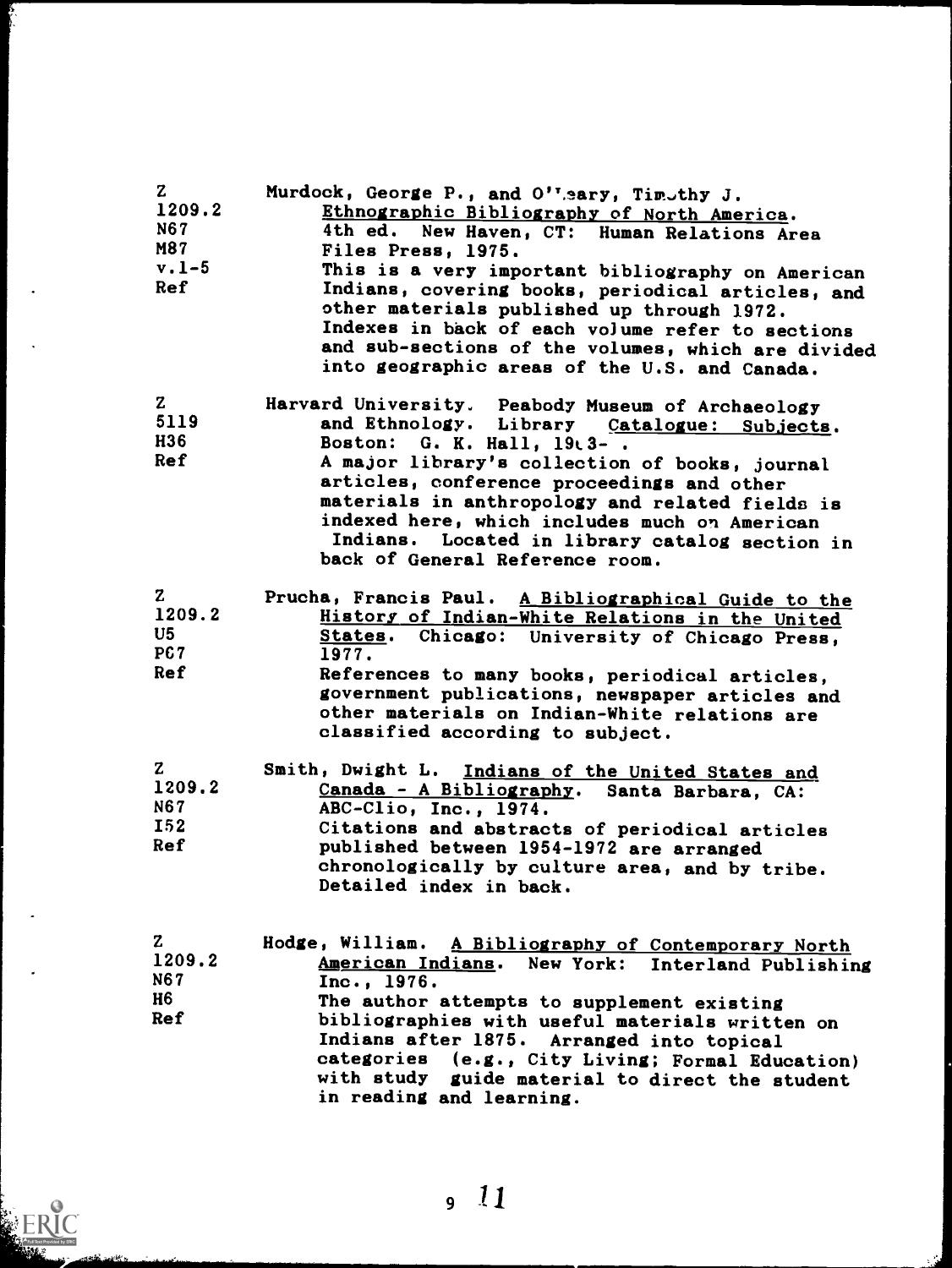A series of short but useful critical bibliographies were<br>produced by the Newberry Library Center for the History of the<br>American Indian. They have different authors and call numbers,<br>and were published in the late 1970's

| Z 1209 D58 Ref        | Native American Historical Demography   |
|-----------------------|-----------------------------------------|
| Z 1209.2 G7 H64 Ref   | The Plains Indian                       |
| Z1209.2 N67 G78 Ref   | Native Americans of the Northwest Coast |
| Z 1209.2 N67 R67 Ref  | Indian Missions                         |
| Z1209.2 U5 P673 Ref   | United States Indian Policy             |
| Z 1209.2 U52 C23 Ref  | The Indians of California               |
| Z 1209.2 U52 K358 Ref | The Emigrant Indians of Kansas          |
| Z 1209.2 U52 M376 Ref | Indians in Maryland and Delaware        |
| Z 1209.2 U52 N688 Ref | The Indians of the Northeast            |
| Z 1210 A6 M44 Ref     | The Apaches                             |
| Z 1210 A75 M33 Ref    | The Indians of the SubArctic            |
| Z 1210 C46 F64 Ref    | The Cherokees                           |
| Z 1210 C5 T36 Ref     | The Ojibwas                             |
| Z 1210 C72 G72 Ref    | The Creeks                              |
| Z 1210 D3 H65 Ref     | The Sioux                               |
| Z 1210 D4 W47 Ref     | The Delawares                           |
| Z 1210 N3 193 Ref     | The Navajor                             |

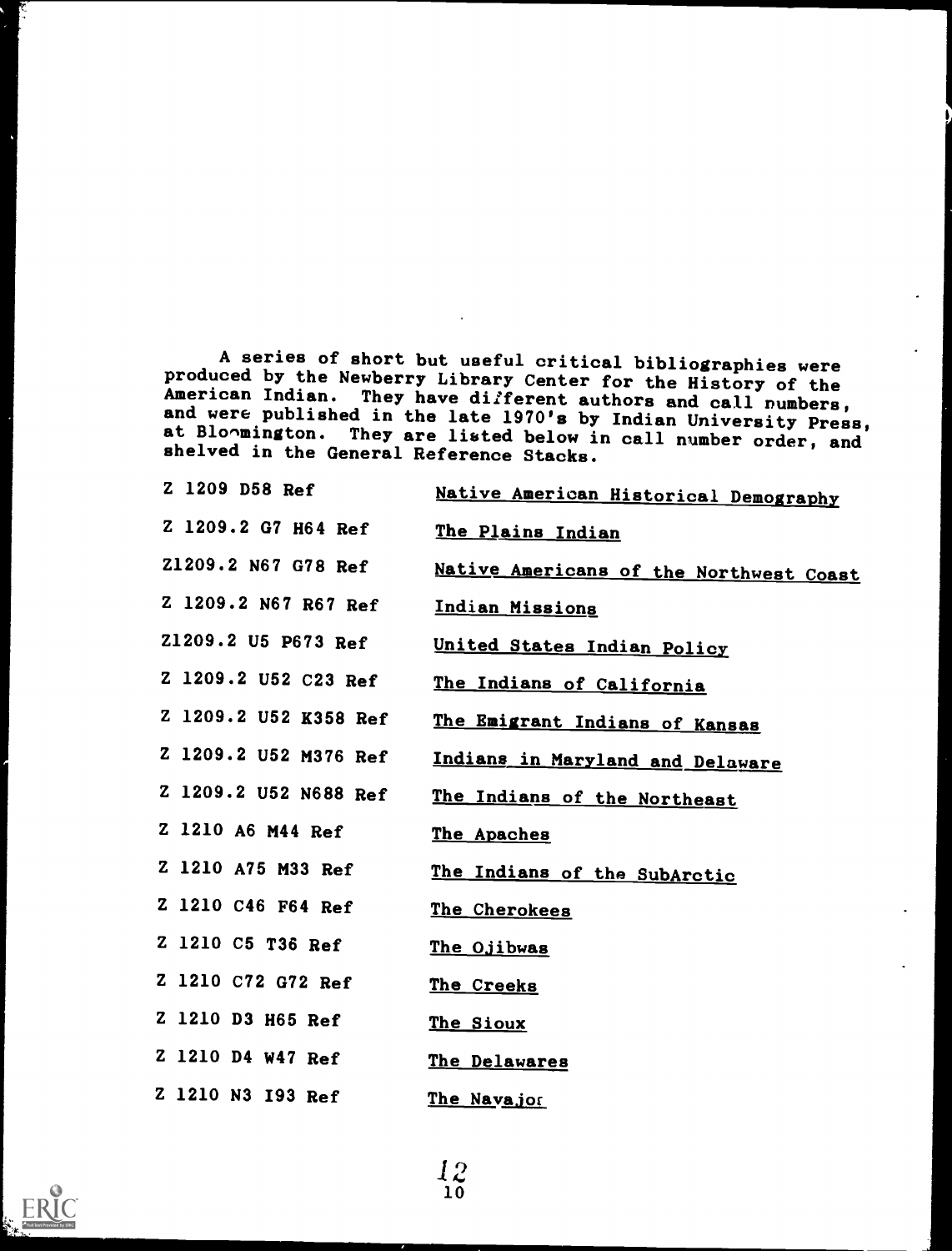#### PERIODICALS

Periodicals (magazines and journals) provide recent articles on specific topics with a diversity of viewpoints. Periodicals are located on the 1st floor of the Library (and on the 5th floor for Science pericdicals) and ar' shelved in call number order. Appendix I lists some periodicals specifically for American Indian Studies, which may be browsed through for current articles. However, articles on topics in American Indian Studies can be found in a vide variety of periodicals in anthropology, history, law, public affairs, education, art and other fields. The periodical indexes are located on the 2nd floor in the General Reference Room (and on the 5th 'loor for Science periodicals) and this is where you should start your library resear... A reference liberian will advise you on which periodical indexes are best for your specific topic. And, many periodical indexes are also available as computer databases, which can be accessed in the library. A reference librarian can tell you more about this service.

Some of the most important periodical indexes for topics in American Indian Studies are described below:

| <b>GN</b>    | Abstracts in Anthropology. Amityville, NY: Baywood           |
|--------------|--------------------------------------------------------------|
| $\mathbf{1}$ | Publishing Co., 1970-.                                       |
| AI5          | Indexes and abstracts articles from major English-           |
| <b>Ref</b>   | language journals in Anthropology and related                |
| Table 12     | field:. Subject and author indexes in back of<br>each issue. |

| $\mathbf{z}$ | International Bibliography of Social and Cultural  |
|--------------|----------------------------------------------------|
| 7161         | Anthropology. Paris: UNESCO, 1955-.                |
| <b>I593</b>  | Annual international index providing comprehen-    |
| <b>Ref</b>   | sive coverage of periodicals in social and Table   |
| Table 12     | cultural anthropology. Check name of Indian        |
|              | tribe, or other topic, in subject index in back of |
|              | each volume.                                       |
|              |                                                    |

| H            | Social Sciences Citation Index. Philadelphia:      |
|--------------|----------------------------------------------------|
| $\mathbf{1}$ | Institute for Scientific Information, 1966-.       |
| S652         | An international, multidisciplinary index to the   |
| <b>Ref</b>   | literature of the social, behavioral and related   |
| Table 6      | sciences, indexing over 4,500 journals. Citation   |
|              | indexing allows the user to find current articles  |
|              | that cite a particular work. The subject indexing  |
|              | is done by key words in titles of articles; useful |
|              | for searching new terminology and very specific    |
|              | topics.                                            |
|              |                                                    |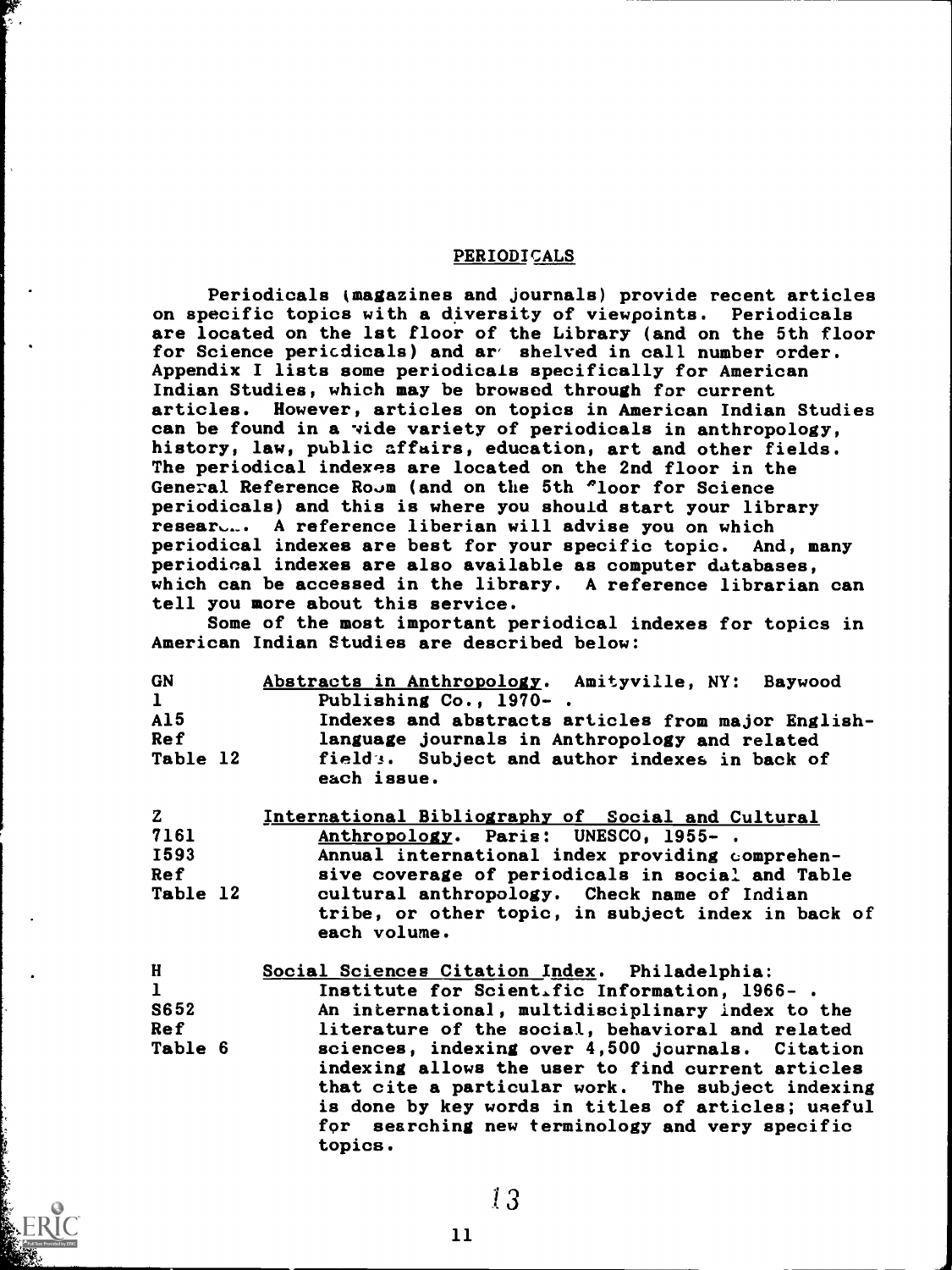| H.<br>$\mathbf{1}$<br><b>S655</b><br>Ref<br>Table 3A        | Social Science Index. New York: H.W. Wilson Co.,<br>$1974 - .$<br>This quarterly subject and author index covers the<br>primary journals in all fields of the social<br>sciences. For earlier volumes see the Social<br>Sciences and Humanities Index (1965-1974), and the<br>International Index (1907-1965).                                                  |
|-------------------------------------------------------------|-----------------------------------------------------------------------------------------------------------------------------------------------------------------------------------------------------------------------------------------------------------------------------------------------------------------------------------------------------------------|
| $\mathbf{z}$<br>1236<br>A48<br>Table 11A                    | America: History and Life. Santa Barbara, CA: Clio<br>Press, 1964-.<br>The main index to American history periodicals.<br>Includes book reviews in Part B. Part D is the<br>annual subject index, which refers you to parts A<br>d C for abstracts.                                                                                                             |
| $\mathbf{z}$<br>7163<br><b>P9</b><br>Ref<br>Table 9         | Public Affairs Information Services (P.A.I.S.)<br>Bulletin. New York: Public Affairs Information<br>Service, 1915-.<br>P.A.I.S. indexes periodicals, pamphlets, books,<br>government documents, and other publications on<br>social and economic conditions.                                                                                                    |
| HM<br>$\mathbf{1}$<br><b>S67</b><br><b>Ref</b><br>Table 9A  | Gociological Abstracts. San Diego, Calif.:<br>Sociological Abstracts, 1952-.<br>This is the primary source for current informa-<br>tion on developments in sociology, as reported in<br>sociological journals and papers presented at pro-<br>fessional meetings. Arrangement of abstracts is<br>by 30 broad areas of research with annual indexes<br>provided. |
| AI<br>3 <sup>1</sup><br>R48<br><b>Ref</b><br><b>Table 1</b> | Reader's Guide to Periodical Literature. New York:<br>H. W. Wilson, 1900-.<br>The primary index to over 250 magazines of general<br>interest, such as Newsweek, U.S. "ews and World<br>Report, Time, Psychology Today, Scientific<br>American, and Business Week.                                                                                               |

 $14$ 

 $\ddot{\phantom{0}}$ 

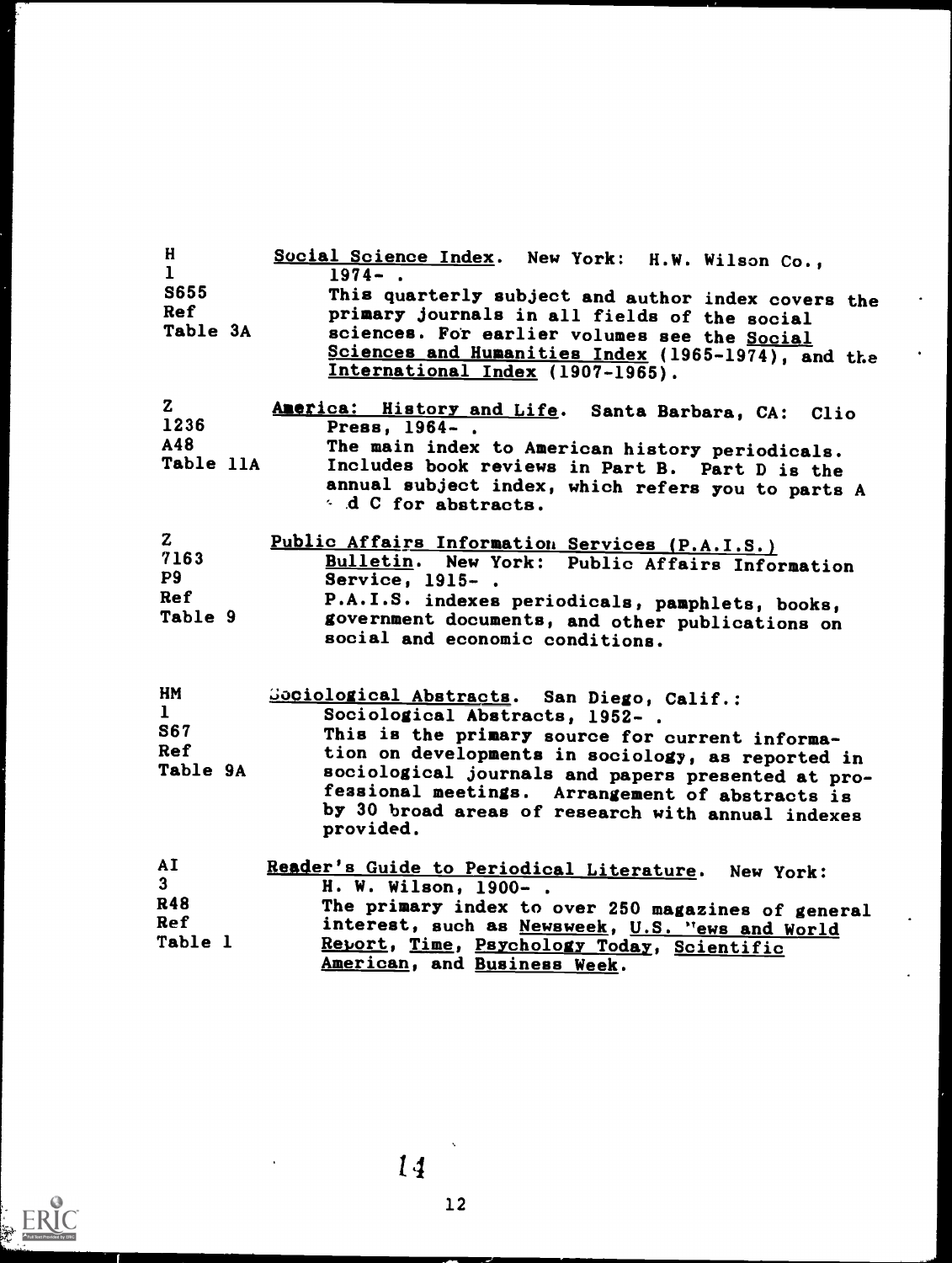Additional periodical indexes, by discipline:

| Discipline      | Index (and location)                                 |
|-----------------|------------------------------------------------------|
| Art             | Art Index (Table 17)                                 |
| <b>Business</b> | Business Periodicals Index (Table 5)                 |
| Education       | Current Index to Journals in Education<br>(Table 11) |
| Health/Medicine | Index Medicus (Science Reference)                    |
| Law             | Current Law Index (Table 3)                          |
| Linguistics     | Linguistics and Language Behavior                    |
|                 | Abstracts (Table 4)                                  |
| Literature      | Humanities Index (Table 3A)                          |
|                 | MLA Bibliography (Table 4)                           |
|                 | <b>Essay and General Literature Index</b>            |
|                 | (Table 4)                                            |
|                 | Short Stor <sup>7</sup> Index (Table 4)              |
|                 | Arts and Humanities Citation Index                   |
|                 | $(\text{Table } 6)$                                  |
| Psychology      | Psychological Abstracts (Table 8)                    |

A reference librarian can assist you in choosing the best indexes for your topic.

#### NEWSPAPERS

Newspapers provide a variety of viewpoints on current topics, such as bingo on reservations or water rights issues. In the General Reference room there are indexes for the major newspapers, such as the New York Times, Washington Post, and Los Angeles Times located on Table 9. Other useful sources are listed below.

> National Newspaper Index. (Belmont, CA: Information Access company) This microfilm reader indexes the latest 3 years of the New York Times, Wall Street Journal, Christian Science Monitor, Los Angeles Times, and Washington Post. Updated monthly.

Newsbank (New Canaan, CT: Newsbank, Inc., Available as a CD-ROM computer index, and as printed indexes (Table 9), this covers hundreds of newspapers around the U.S. A major resource for finding newspaper articles on your topic. The articles themselves are reproduced onto microfiche in a special collection in the Microforms and Newspaper Center (1st floor).

 $13$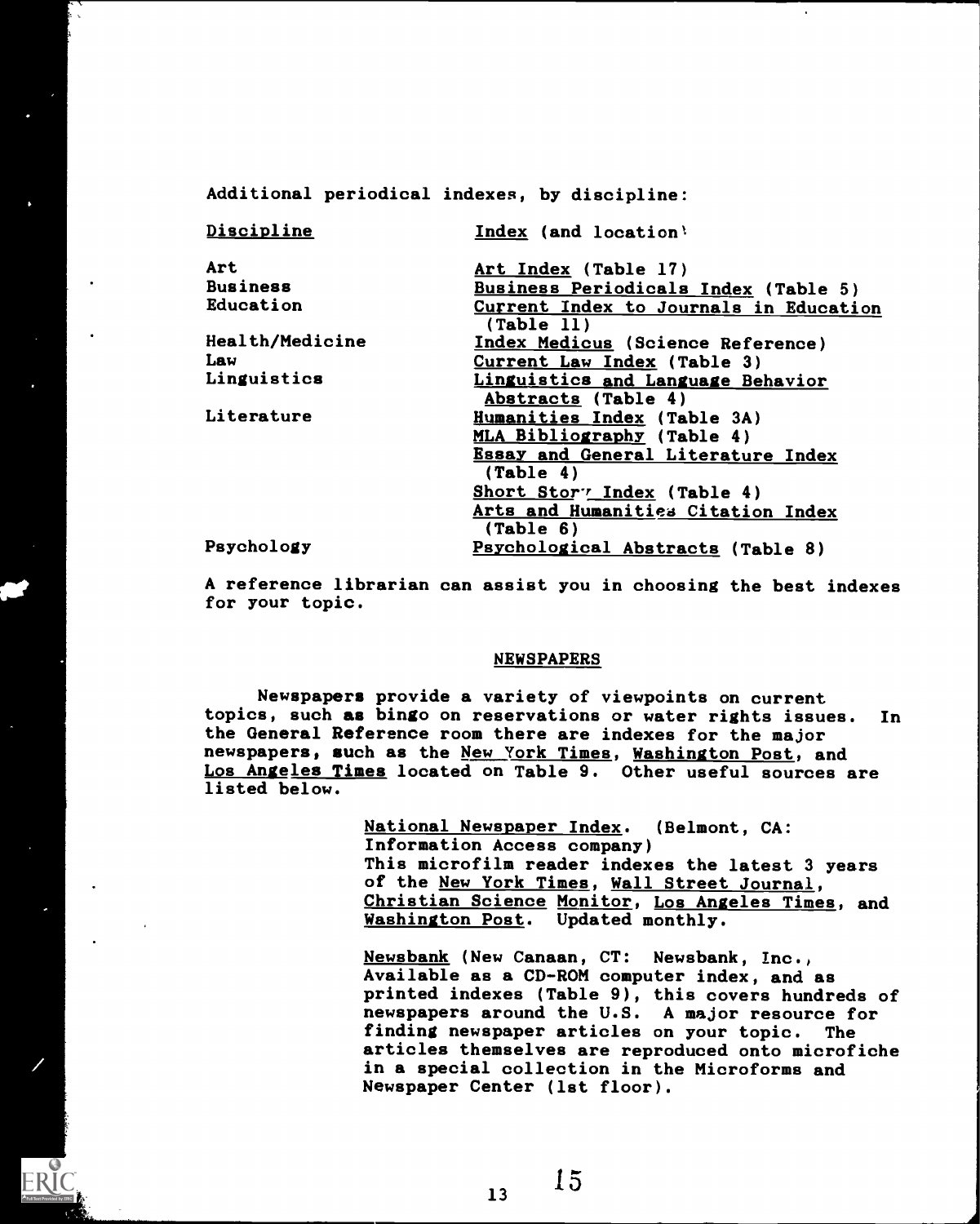#### Pamphlet Files

The General Reference Division maintains files of newspaper clippings and pamphlets on many topics. The Pamphlet Files consist of three major divisions; San Diego, California, and United States. For each section there are subject card files. Especially useful are the newspaper clippings in the San Diego files on local Indian tribes and activities.

#### DataTimes

A computer database in Oklahoma City, offering full-text of the San Diego Union newspaper from 1984-present. A reference librarian can access this for you, which costs you 85 cents/minute to search. The average cost for a search is less than \$20.00.

#### San Diego Reader KWIC Index (October 1972-December 1987)

UCSD creates this index to the Reader, which indexes key words in titles of articles. Good for local information. Located on Table 9 in the General Reference Room.

#### U.S. GOVERNMENT PUBLICATIONS

Many government departments and agencies publish reports on American India  $\frac{1}{2}$ . Among these are the Bureau of Indian Affairs, the Smithronist. Tastitution, and the Bureau of American Ethnology (historical). Yhe original documents, treaties, census materials, congression a reports and hearings, and other valuable primarysource materials are available for your research.

There are superite catalogs and indexes for government publications, we well as a different call number system called the Superintendent of Documents Classification, which arranges materials by agency. The librarians at the Government Publications reference desk on the 3rd floor will assist you in using the indexes and locating the materials you need.

The following indexes to government publications can be used to check your subject:

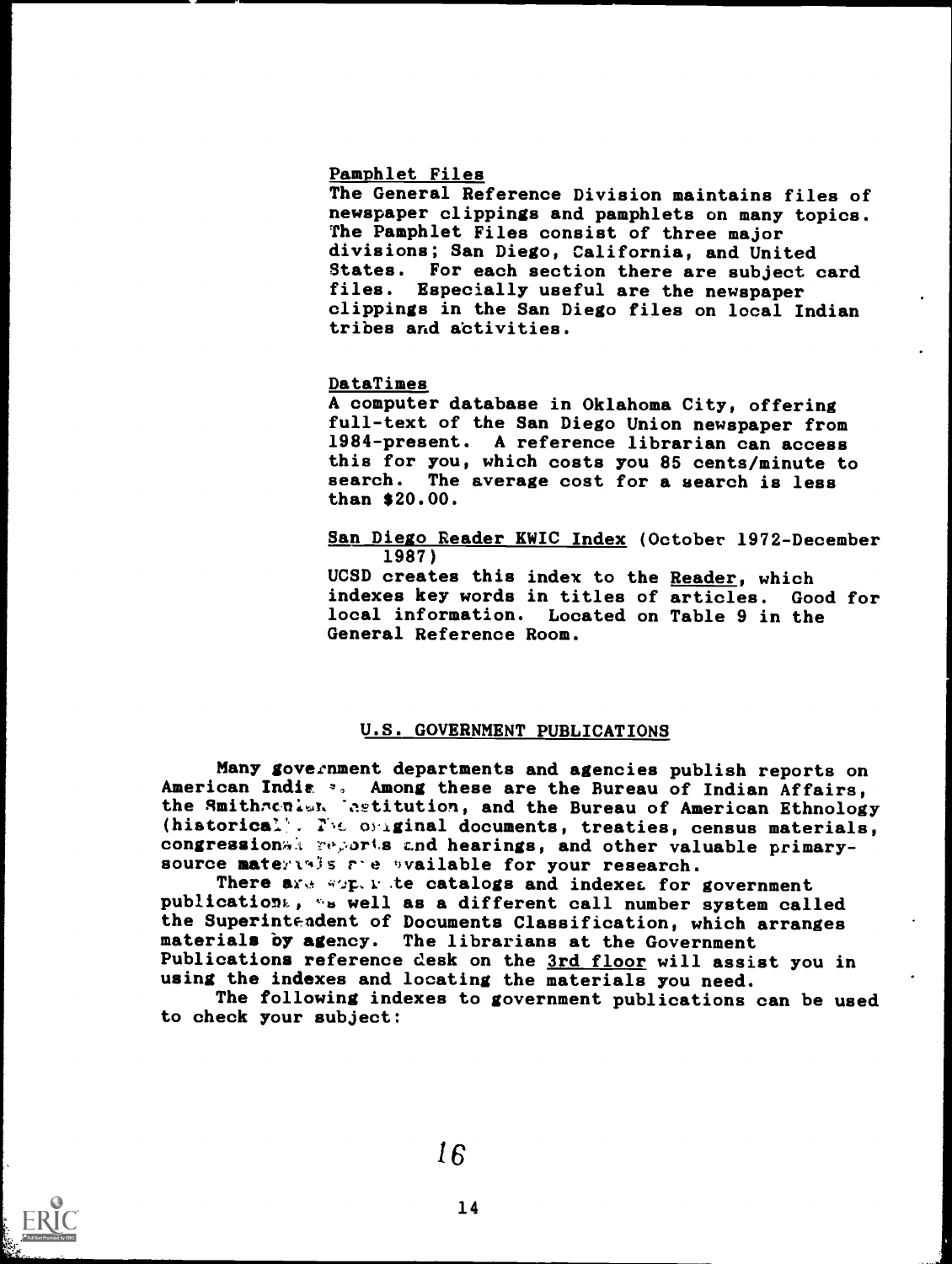#### INDEXES

#### Government Publications Card Catalog

Check by subject, title, or author. If you do not find what you need, you must continue on with another index listed below. If needed, a librarian will, assist you with this.

| GP3.8   | U. S. Superintendent of Documents. Monthly        |
|---------|---------------------------------------------------|
| Gov Pub | Catalog of United States Government               |
| Table 1 | Publications. Government Printing                 |
|         | Office, 1895-.                                    |
|         | This is the primary index to U.S. government      |
|         | publications. This monthly index provides author, |
|         | title, keyword, and subject indexing, and         |
|         | cumulates it into semi-annual and annual indexes. |
|         |                                                   |

| Micro-  | Government Publications Index. Santa Monica, CA: |
|---------|--------------------------------------------------|
| film    | Information Access Corp, 1980-.                  |
| Index   | An index to U.S. government publications by      |
| Gov Pub | subject, title, author, and essuing agency.      |

| Index to U.S. Government Periodicals. Chicago:                                  |
|---------------------------------------------------------------------------------|
| Infordata International, Inc., 1970-.                                           |
| Articles from government magazines indexed by                                   |
| subject and personal names. Complete titles of                                  |
| the magazines indexed and their corresponding                                   |
| Superintendent of Documents numbers are located in<br>the front of each volume. |
|                                                                                 |

| KF      | Congressional Information Service (CIS) Index.                                             |
|---------|--------------------------------------------------------------------------------------------|
| 49      | Washington, D.C.: Congressional Information                                                |
| C62     | Service, 1970- .                                                                           |
| Gov Pub | Indexes and abstracts all U.S. congressional                                               |
| Table 3 | hearings, reports, and documents. Congressional<br>hearings often provide valuable witness |
|         | information from experts in the field.                                                     |

| Z.             | Andriot, John L., ed. Guide to U.S. Government    |
|----------------|---------------------------------------------------|
| 1223           | Publications. McLean, VA: Documents Index,        |
| Z <sub>7</sub> | Inc., 1986.                                       |
| A573           | An annotated guide by Superintendent of Documents |
| Gov Pub        | classification to the important series and        |
|                | periodicals currently being published by the      |
|                | various U.S. government agencies, as well as      |
|                | important reference works issued within the       |
|                | various series. Use this guide as a               |
|                | quick way to locate document titles and numbers.  |

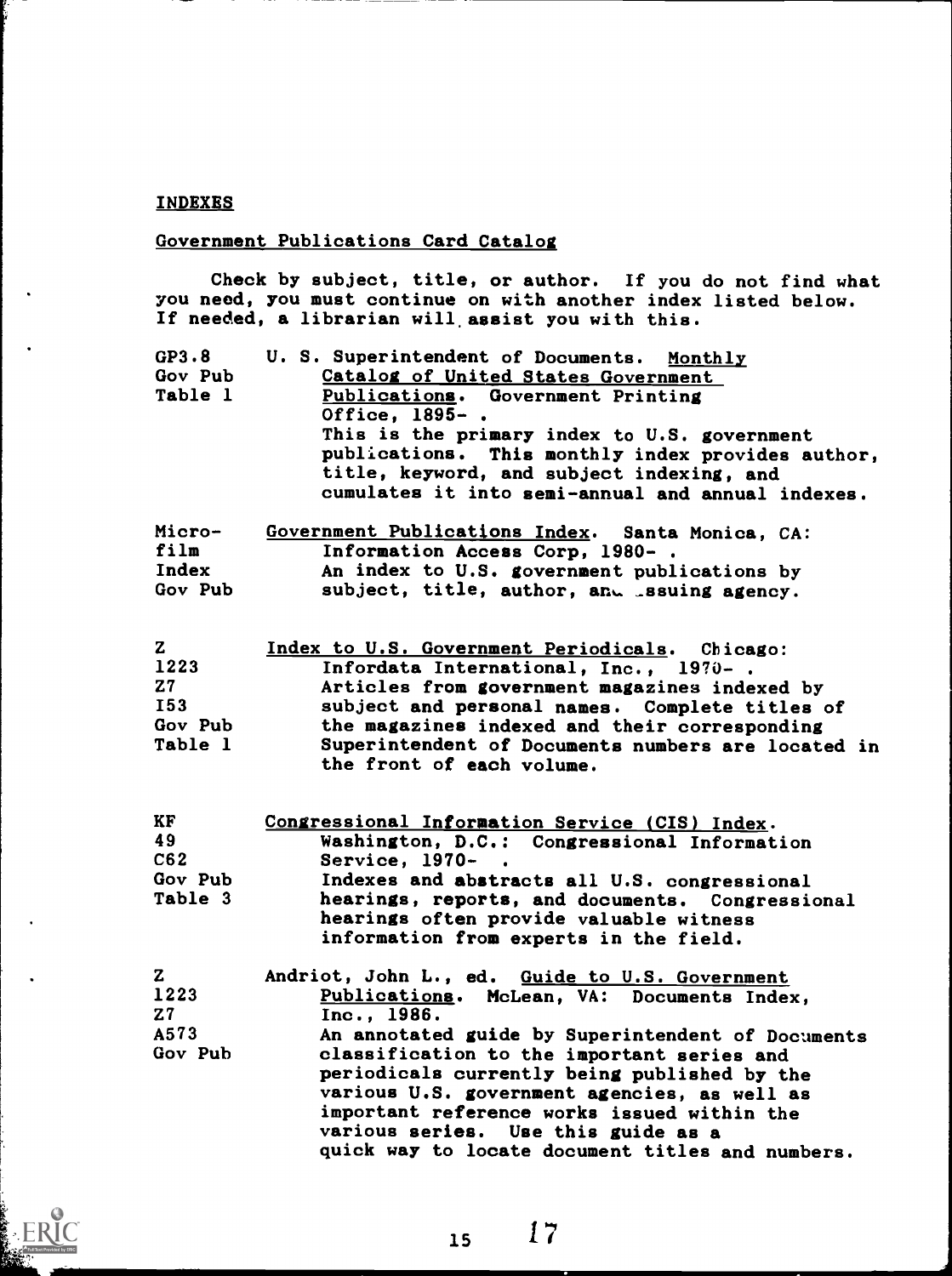| HA.     | American Statistics Index. (ASI). Bethesda, MD:                                     |
|---------|-------------------------------------------------------------------------------------|
| 7554    | Congressional Information Service, 1973-.                                           |
| U.S.    | Indexes all statistical data published in U.S.                                      |
| A46     |                                                                                     |
| Gov Pub | government documents from 1960, including the<br>statistics from the Census Bureau. |
| Table 2 |                                                                                     |

| -Y 1    | <u>U.S. Serials Set Index. American State Papers and</u> |  |
|---------|----------------------------------------------------------|--|
| Index   | the 15th Congress, 1789-.                                |  |
| Gov Pub | Washington, D.C.: Congressional Information              |  |
|         | Service, 1975–                                           |  |

An index to the enormous on-going collection of historical U.S. Government Publications covering<br>an extremely wide range of subjects, including materials on American Indians. Indexes Congressional reports, journals, and internal from Federal executive agencies, and many other government materials. For researchers seeking historical primary- source information on government-Indian relations.

### SELECTED GOVERNMENT PUBLICATIONS

Some examples of U.S. Government Publications dealing with Indians of North America are listed below:

| SI2.1   | U.S. Bureau of American Ethnology. Annual                                   |
|---------|-----------------------------------------------------------------------------|
| Gov Pub | Reports. Washington, D.C.: Government                                       |
|         | Printing Office, 1880-1931.                                                 |
|         | More than just an annual report, this                                       |
|         | publication provides detailed historical                                    |
|         | information on Indian tribes and culture.                                   |
|         | (Most volumes in regular stacks under E 51                                  |
|         | U55, 3rd floor. General Index is vol. 48,<br>1981, which covers 1879-1931). |

11.107 Gov Pub U.S. Department of the Interior. Bureau of Indian Affairs. Indian Affairs, Laws and Treaties. Washington, D.C.: Government Printing Office,v.6 (1980)- irregular. Compilation of all treaties, laws, executive orders, and regulations relating to Indian Affairs. (Vols. 1-5, Indian Affairs, Laws and Treaties under Y4. IN2/2:L44).

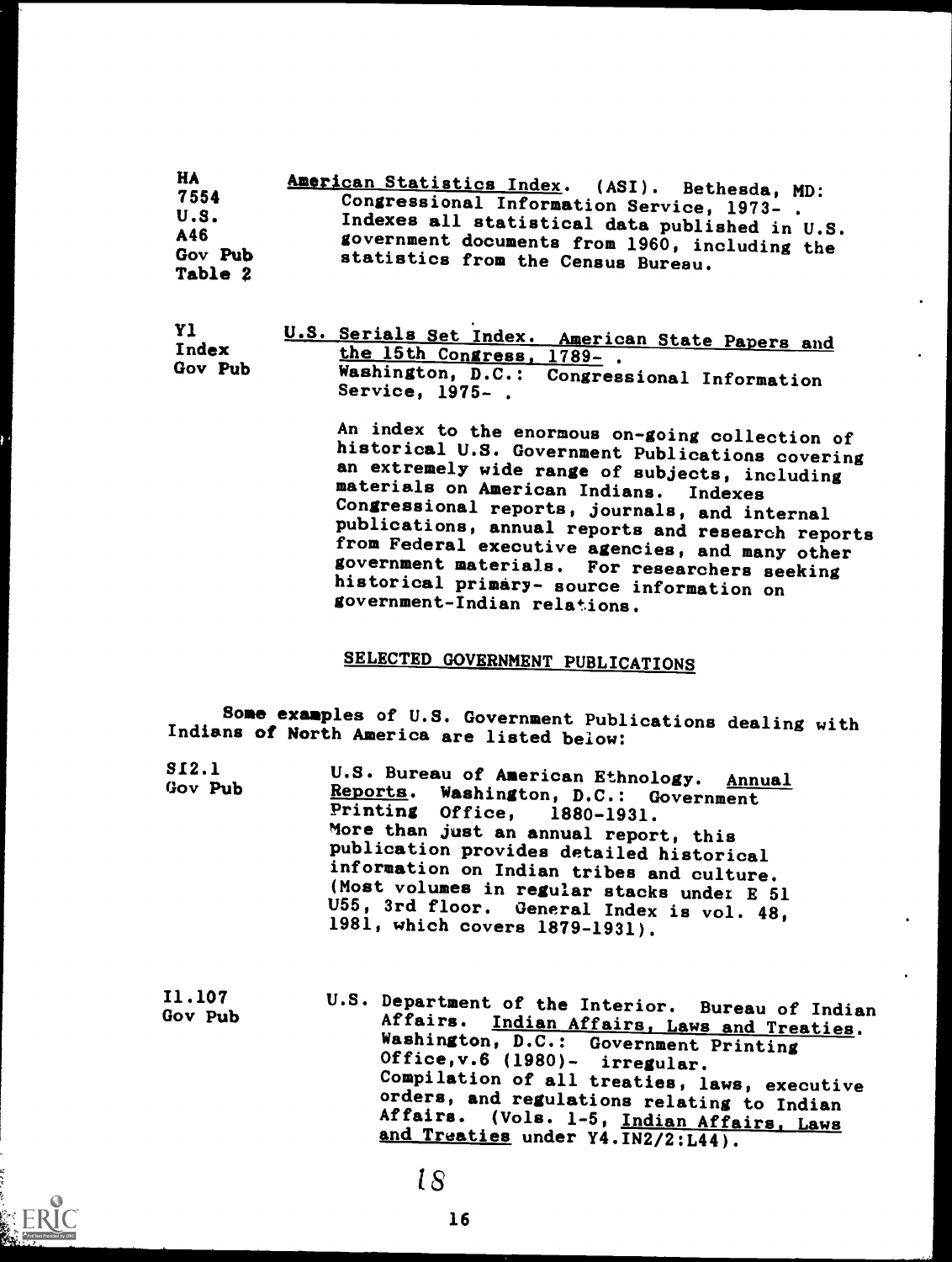| I20.52<br>no.252<br>Gov Pub               | United States Department of the Interior. Bureau<br>of Indian Affairs, Planning Support Group.<br>The Blackfeet Reservation - Its Land and<br>People. Washington, D.C.: Government<br>Printing Office, 1977.<br>One of a large series of reports on various<br>tribal reservations. These are designed to<br>assist tribal planning and management of<br>their affairs and economic development.                                                                                                                                                                                                                                                                                                    |
|-------------------------------------------|-----------------------------------------------------------------------------------------------------------------------------------------------------------------------------------------------------------------------------------------------------------------------------------------------------------------------------------------------------------------------------------------------------------------------------------------------------------------------------------------------------------------------------------------------------------------------------------------------------------------------------------------------------------------------------------------------------|
| Y4. In/11<br>S.hrg.99-207<br>Gov Pub      | U.S. Senate.<br>Select Committee on Indian Affairs.<br>99th Congress, 1st session. Hearing, 26<br><b>June 1985.</b><br>Gambling on Indian Reservations<br>and Lands. Washington, D.C.: Gove pment<br>Printing Office, 1985.<br>An example of one of many hearings held by<br>congress on matters of concern to Indians.<br>Testimony by witnesses and other experts is<br>given and the topic is thoroughly covered to<br>determine if legislation is needed or is<br>working to resolve the problem.                                                                                                                                                                                               |
| C3.223/6<br>980 B6<br>Desk Ref<br>Gov Pub | U.S. Department of Commerce Bureau of the Census.<br>1980 Census of Population. Volume 1.<br>Characteristics of the Population.<br>Chapter B General Population<br>Characteristics. Part 6<br>California. Washington, D.C.: Government<br>Printing Office, 1982.<br>Part of the 1980 Census, American Indians are<br>listed statistically in Tables 15, 17, 22,<br>30, 50, and 55. Table 55 - General<br>Characteristics for the Total and American<br>Indian Persons on Reservations: 1980, lists<br>Indian Reservations in California,<br>alphabetically, and gives population<br>by<br>age, sex, household, and marital status.<br>Pages 755-767 provides maps of<br>reservations in California. |

ويقطع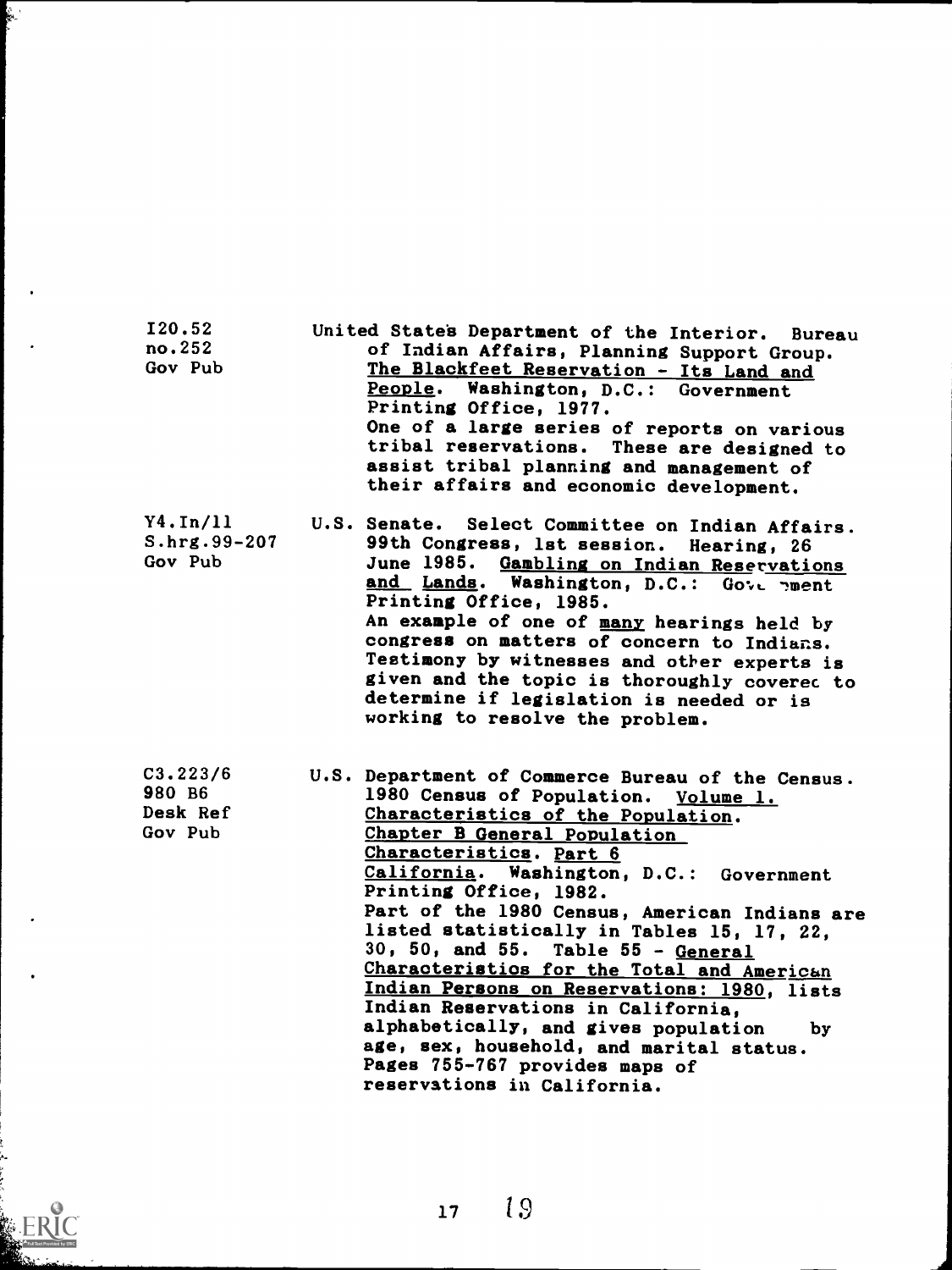120.2: C33P am Gov Pub

Redcorn, Jim. Subject Report - American Indians of Pacific Region By County. Oklahoma City,<br>OK: American Indian Census and Statistical American Indian Census and Statistical Data Project, 1970. Provides detailed statistics on Indians of Washington, Oregon, California, and Alaska county by the U.S. Census Bureau.

### California State Publications

Within the Government Publications Division (3rd floor), are the California State publications. There is a separate card catalog for these, and they can be checked out of the library at catalog for the covernment Publications Counter. Some examples of titles that can be found in this section are the following:

| <b>P160</b><br>E8<br>$nos. 1-5$ | California Parks and Recreation Department. Division<br>of Beaches and Parks. A Bibliography of the<br>Indians of California. Sacramento, 1962.<br>References to books and periodical articles on<br>Indians of California. Volumes are divided into:<br>v.l-General, v.2 -Northwestern California, v.3-<br>Central California, v.4-Southern California,<br>v.5-Northeastern California. |  |  |  |  |  |  |  |
|---------------------------------|------------------------------------------------------------------------------------------------------------------------------------------------------------------------------------------------------------------------------------------------------------------------------------------------------------------------------------------------------------------------------------------|--|--|--|--|--|--|--|
| P155<br>I55                     | Hill, Dorothy. The Indians of Chico Rancheria.<br>Sacramento: California State Department of<br>Parks and Recreation, 1978.<br>History of these Indians from 1828-1931, with<br>illustrations and maps.                                                                                                                                                                                  |  |  |  |  |  |  |  |

| L500 | California Legislature. Senate Judiciary Committee. |  |
|------|-----------------------------------------------------|--|
| J81  | Hearing -- Law Enforcement on Indian Lands,         |  |
| 985  | 22 J.inuary, 1985. Sacramento: Joint Publica-       |  |
| no.1 | tions Office, 1985.                                 |  |
|      | An analysis of the state of affairs regarding lav   |  |
|      | enforcement on reservations. Testimony is given     |  |
|      | by tribal members and law enforcement agencies.     |  |

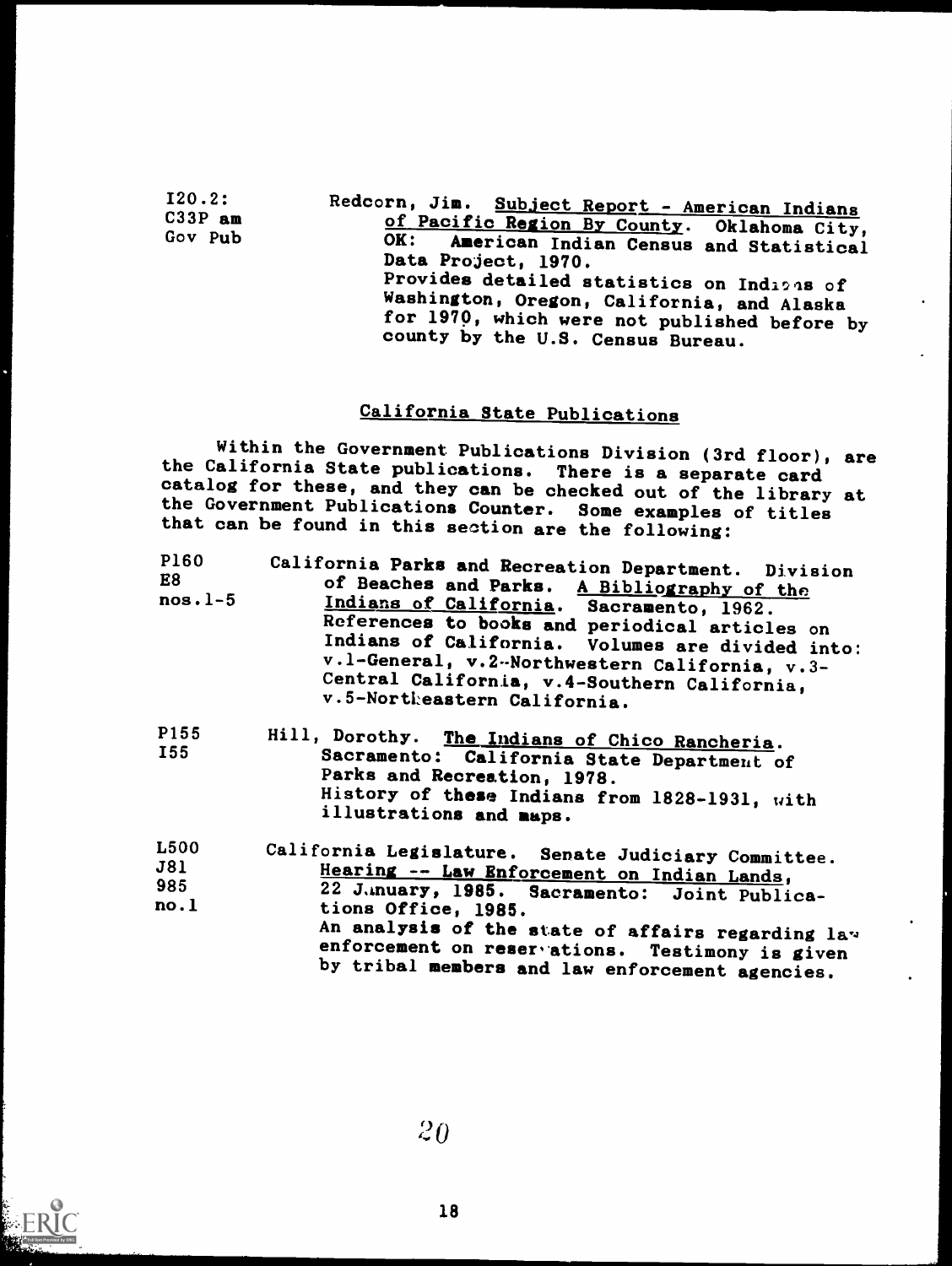#### Special Microform Collections

Important primary-source materials, such as field notes, ietters, personal papers, and transcripts of interviews, are<br>often reproduced on microfiche or microfilm. Usually, the often reproduced on microfiche or microfilm. advanced researcher is interested in these detailed materials, but undergraduate students may also find many of these materials useful. The following are some of the most important microform collections in our library on American Indian Studies topics.

| Microforms &<br>Newspaper | H.R.A.F. (Human Relations Area Files).                                                                                                                                                                                                                                                                                                                                                                                   |
|---------------------------|--------------------------------------------------------------------------------------------------------------------------------------------------------------------------------------------------------------------------------------------------------------------------------------------------------------------------------------------------------------------------------------------------------------------------|
| Center                    | This microfiche collection is very important<br>for locating significant periodical articles,<br>field notes, dissertations and other<br>materials on many American Indian tribes and<br>cultures. Use the two printed guides to the<br>collection: Outline of World Cultures, and<br>Outline of Cultural Materials. The H.R.A.F.<br>Source Bibliography is a listing of<br>all the materials used in the H.R.A.F.files. |
|                           |                                                                                                                                                                                                                                                                                                                                                                                                                          |

F-3416 The Papers of John Peabody Harrington in the Smithsonian Institution 1907-1957. 'Parts 1 and 2)

> 101 reels of microfilm make up this important collection of papers and field notes of this unrelenting anthropologist, ethnologist, linguist, and field worker, pertaining to the history, language, and culture of native Americans, especially California Indians. Printed Guide and Reel Guide provided.

F-3601 The Papers of Carlos Montezuma, M.D.

9 rolls of microfilm record the papers of this Yavapai Indian (1867-1923) who was a leading crusader for Native American rights. Printed Guide and Index available.

### C-1832 Duke Indian Oral History Collection

From 1967-1972, Miss Doris Duke supported this large project, where Indians talked about their views and heritage. The transcripts are re-produced onto 310 microfiche.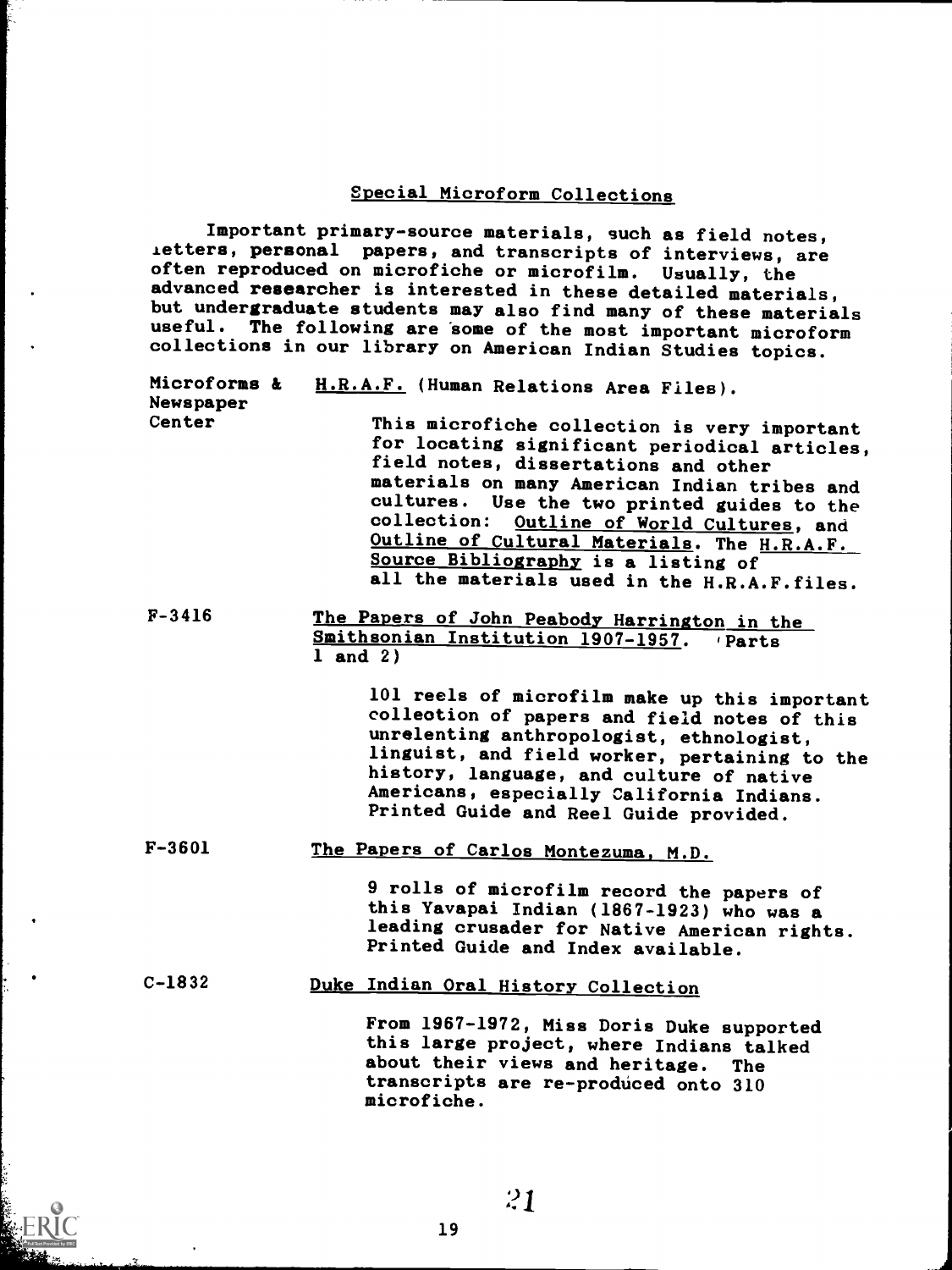#### F-1349 University of South Dakota American Indian Oral History Collection. (Part 1)

#### C-1844 University of South Dakota American Indian Oral History Collection (Part 2)

Interviews with American Indians and people knowledgeable about American Indians were made between 1967-1973. The typed transcripts were published on microform. These first-person views of Indian life, traditions and culture provide a unique perspective of Indian history.

#### UNIVERSITY ARCHIVES

Located in the Department of Special Collections of the<br>University Library, the University Archives contains the papers of John C. Rouillard, former Chair of the American Indian Studies Department, as well as the files of the department. Included are papers of the California Indian Education Association, the National Indian Education Association and the National Advisory Council of Indian Education. (NACIE). Information, correspondence, and proposals regarding development of the department and faculty, budgets, grants, symposia, and student ento, ment and activities are found here and open to the public.

#### INTERLIBRARY LOAN Library, Room 208 594-6730

This office will obtain books, periodical articles, or other materials for you that are not in our library. Materials are requested from other libraries, such as UCLA, Berkeley, UCSD, and other California State Universities. Usually, there is no charge for this service, but allow one or two weeks to receive the material.

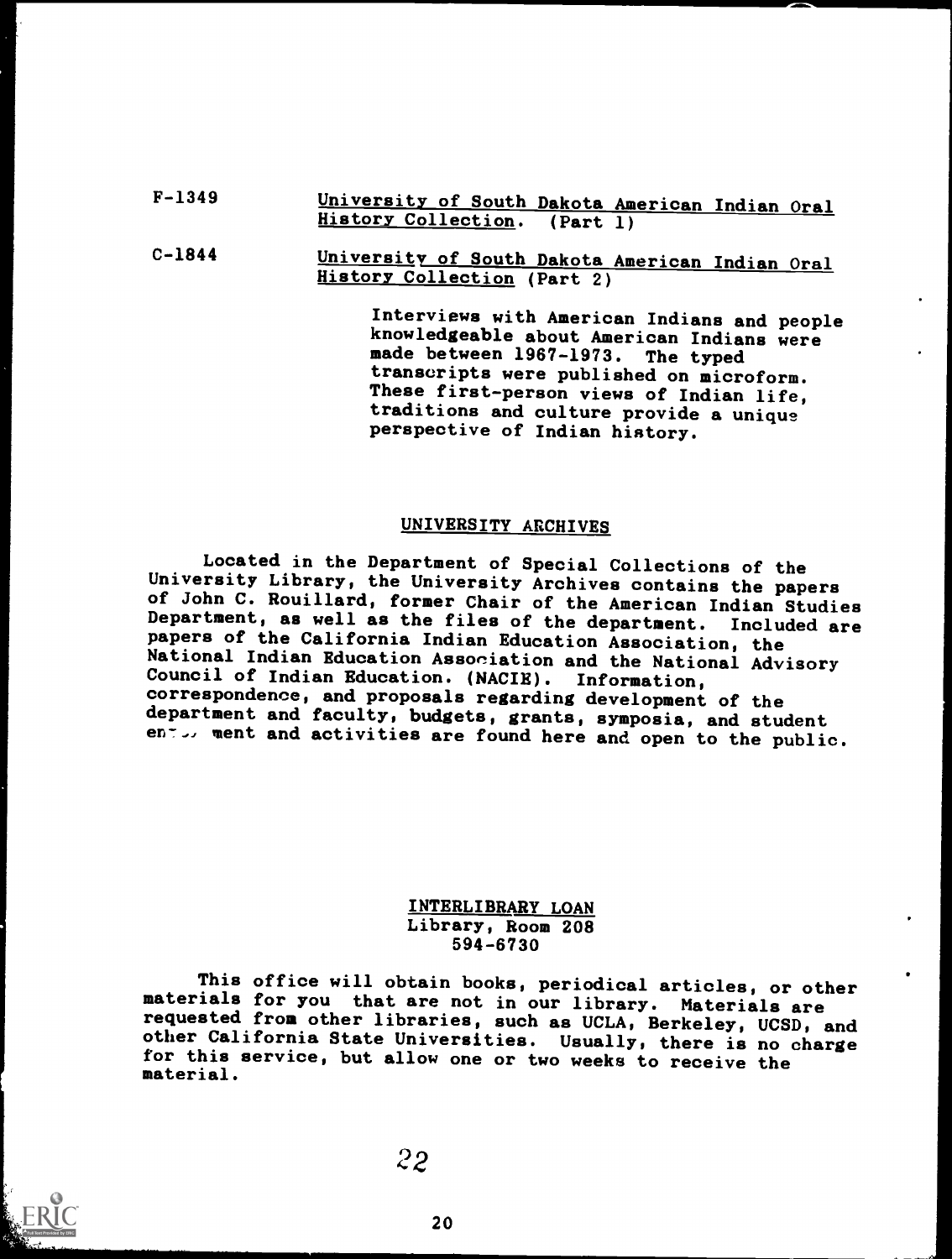## Appendix I

#### Periodicals A Selected List on American Indian Topics

| $\bf{E}$<br>78<br>A7 A43    | American Indian Art Magazine (v.l, 1975-<br>A slick art magazine with lots of colorful<br>pictures and gallery ads, but also includes good<br>articles on the history and techniques of Indian<br>arts and crafts.                                        |
|-----------------------------|-----------------------------------------------------------------------------------------------------------------------------------------------------------------------------------------------------------------------------------------------------------|
| $\mathbf{E}$<br>75<br>A5124 | American Indian Culture and Research Journal<br>$(v.1-4, 1974-77$ Bound; $1981- C-1592)$<br>Scholarly, interdisciplinary articles about<br>American Indian culture, history, treaties,<br>religion, sexuality, education, diet, medicinal<br>plants, etc. |
| $\bf{E}$<br>75<br>A547      | American Indian Quarterly (v.1, 1974-)<br>Interdisciplinary journal of history, literature,<br>folklore, anthropology, and the arts.                                                                                                                      |
| E<br>51<br>E8               | Ethnohistory $(v.2, 1955-$<br>Covers American ethnic history and acculturation,<br>including articles on Native Americans.                                                                                                                                |
| $\bf{E}$<br>75<br><b>I5</b> | Indian Affairs (N.88, 1975- F-2201)<br>Newsletter reporting on current issues of concern<br>to Indians, such as education health policies,<br>court cases, and government actions.                                                                        |
| $\bf{E}$<br>77<br>J6        | Journal of American Indian Education (v.1, 1961-76;<br>$v.16$ , 1976- F2206)<br>Issues directly related to the education of North<br>American Indians, with emphasis on research.                                                                         |
| E<br>51<br>M12              | Masterkey (v.1, 1928-<br>Includes articles on Southwestern American Indian<br>history, art, and culture.                                                                                                                                                  |

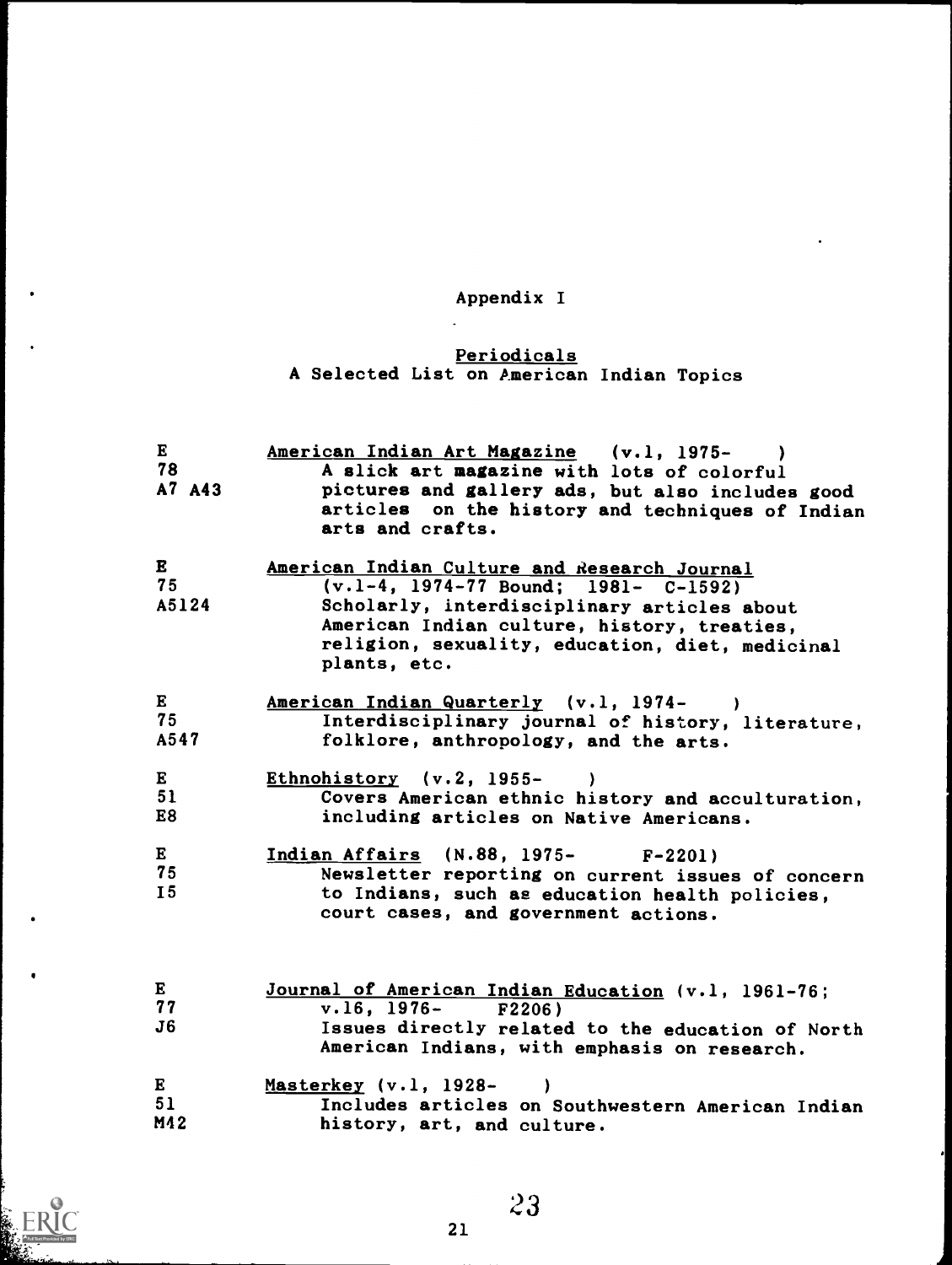| F<br>791<br>N66         | New Mexico Magazine (v.48, 1970-<br>A non-scholarly magazine on New Mexico's Indians,<br>arts, music architecture, current events, and<br>history.                                                                                       |  |
|-------------------------|------------------------------------------------------------------------------------------------------------------------------------------------------------------------------------------------------------------------------------------|--|
| E<br>78<br>C15<br>N49   | News From Native California (v.1, March-April 1987-)<br>California Indian history, culture, events, news,<br>advice, pictures and other interesting<br>information. An excellent educational tool as<br>well as a current events source. |  |
| $News-$<br>paper        | Southern Ute Drum (retained 6 months)<br>Bimonthly newspaper from the Southern Ute<br>tribe, covering topics of concern to the tribe<br>as well as to all Indian peoples.                                                                |  |
| $\mathbf E$<br>75<br>T3 | Talking Leaf (retained 6 months)<br>Bimonthly newsletter from Los Angeles, covering<br>many Indian issues in politics, health care,<br>education, and a calendar of events and<br>conferences.                                           |  |

#### Other periodicals

Many Indian periodicals published between 1928-1981 are reproduced on 72 reels of microfilm entitled North American Indian Periodicals (or, Periodicals By and About the North American Indian). This collection is under F-1226 in the Microforms and Newspaper Center of the Library. Check the name of the periodical you need in the Serials List and get the reel number for your periodical, or use the printed guide available in the Microforms and Newspaper Center.

Microfiche = C  $Microfilm = F$ 

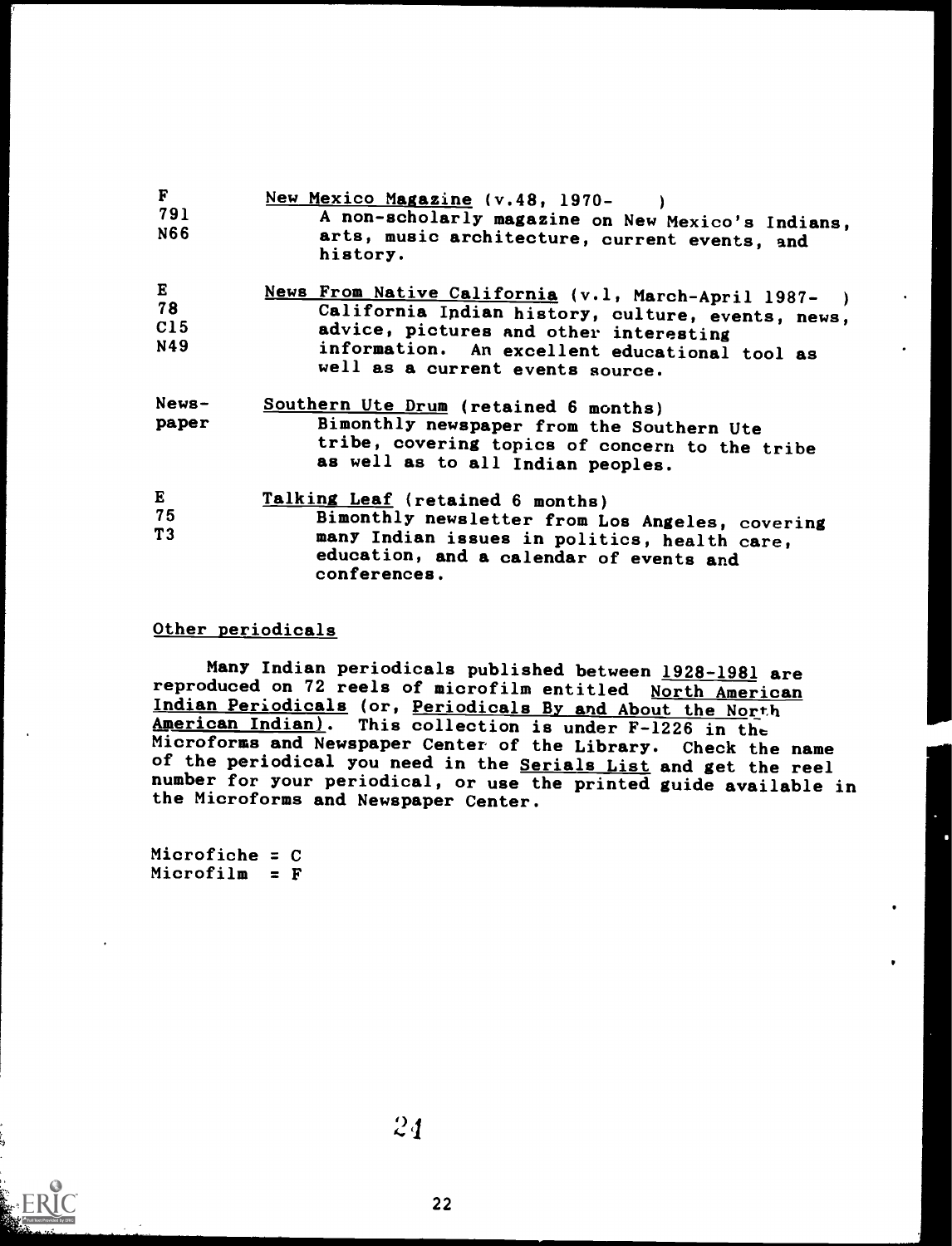#### APPENDIX 2

## LINGUISTIC GROUPS AND FAMILIES CALIFORNIA INDIANS BY STOCKS AND TRIBES



 $\ddot{\bullet}$ 

ERIC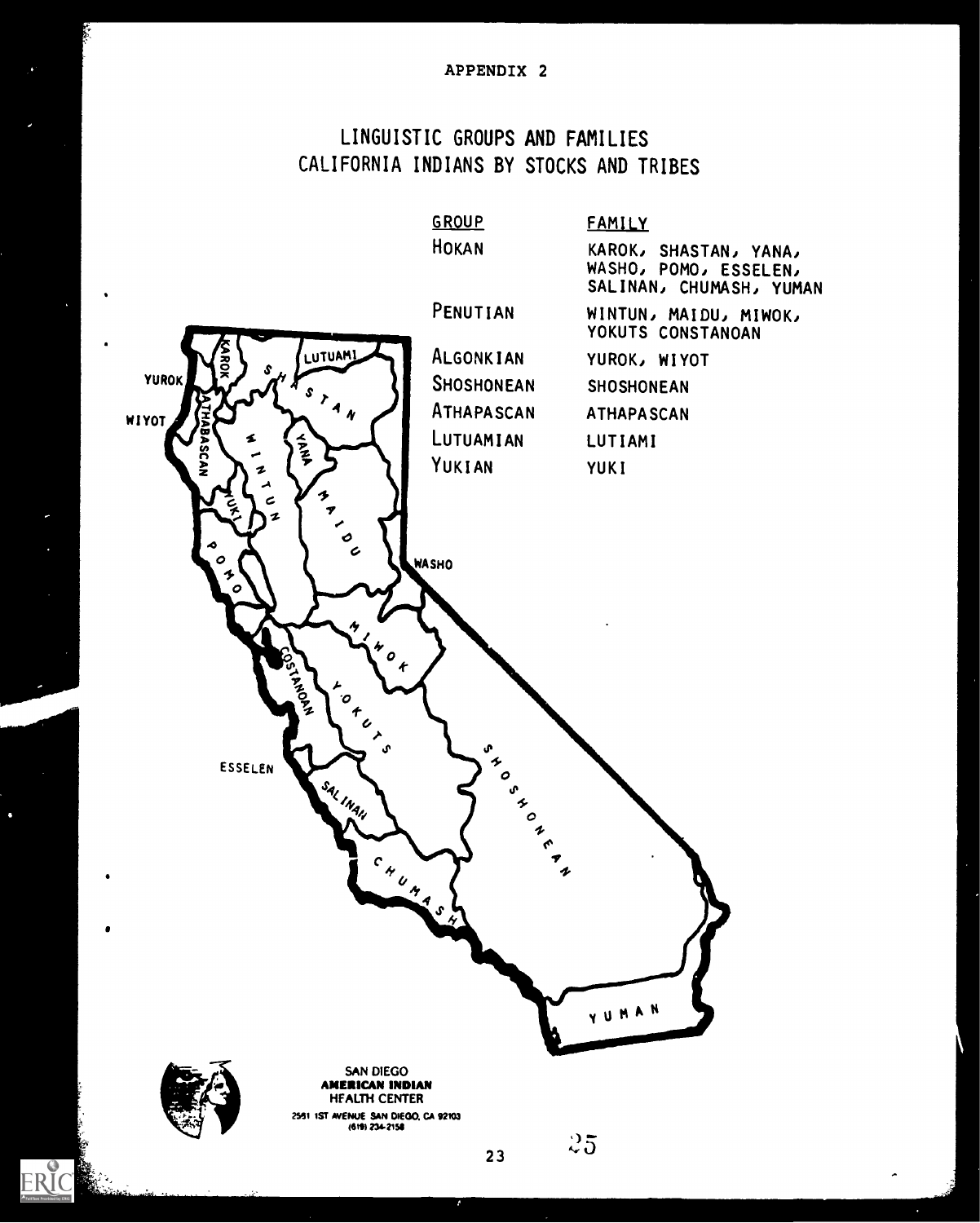# Major INDIAN TRIBES of the SOUTHWEST

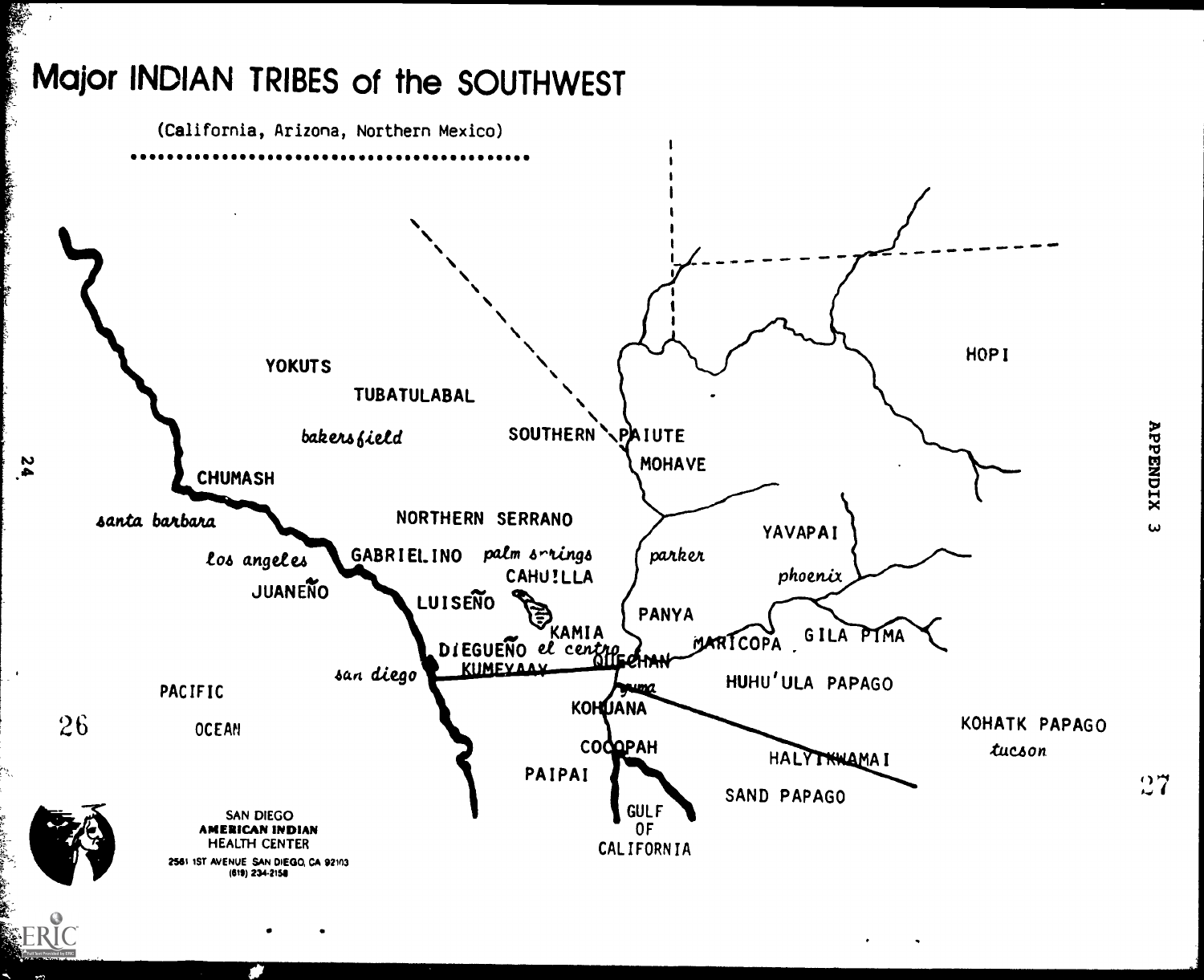

SAN DIEGO COUNTY